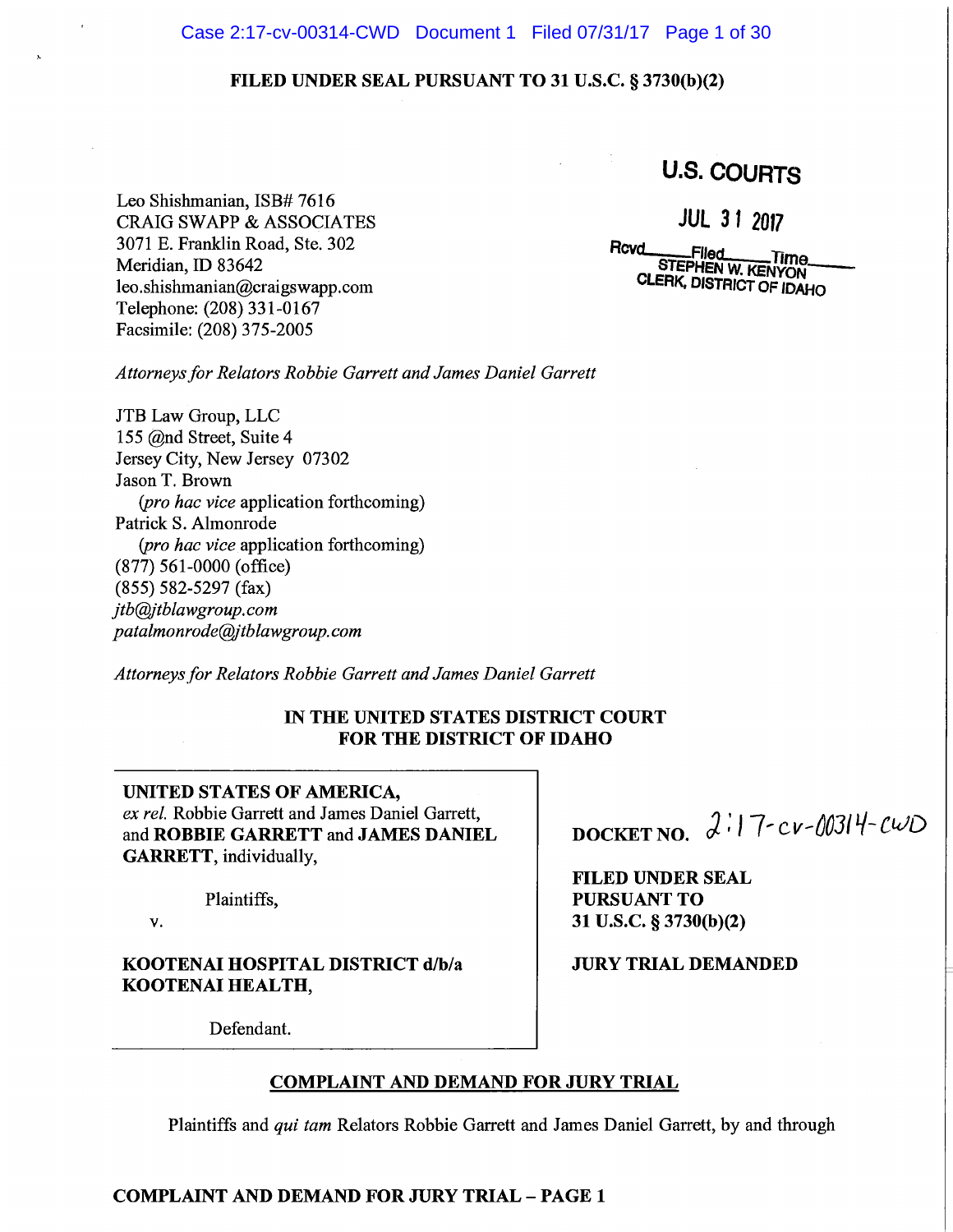their undersigned counsel Craig Swapp & Associates and the JTB Law Group, LLC, allege of personal knowledge as to their observations and actions, and on information and belief as to all else, as follows:

# L. PRELIMINARY STATEMENT

- Relators Robbie Garrett ("Robbie") and James Daniel Garrett ("JD") bring this qui  $1<sub>1</sub>$ tam action on behalf of the United States of America (the "Government") under the False Claims Act, 31 U.S.C. §§ 3729 et seq. (the "FCA"), and the common law to recover treble the damages actually sustained by, and civil penalties and restitution owed to, the United States as a result of a scheme by Kootenai Hospital District d/b/a Kootenai Health ("Defendant") to commit fraud.
	- $2.$ Defendant brazenly and systemically violated Medicare laws to fraudulently extract

millions of dollars in undeserved reimbursements from the United States.

- 3. Specifically, Defendant has:
	- a. knowingly submitted false information, and/or omitted true and material information, to fraudulently classify its facilities as "provider-based" facilities and thereby obtain higher levels of reimbursement from Medicare;
	- b. knowingly billed for services and treatments using the physicians' fee schedule even though such services and treatments were not provided by physicians and do not otherwise qualify for use of the physicians' fee schedule;
	- c. knowingly admitted inpatients without obtaining a physician's order;
	- d. knowingly misclassified outpatients as inpatients in violation of Medicare's "twomidnight rule";
	- e. knowingly violated the Emergency Medical Treatment and Labor Act, 42 U.S.C. § 1395dd (the "EMTALA"), by requiring emergency room patients to make payments prior to receiving medical screening and treatment;
	- f. knowingly submitted incorrect diagnosis codes for patients for the purpose of circumventing the Hospital-Acquired Condition ("HAC") Reduction Program under 42 U.S.C.  $\S$  1395ww(p); and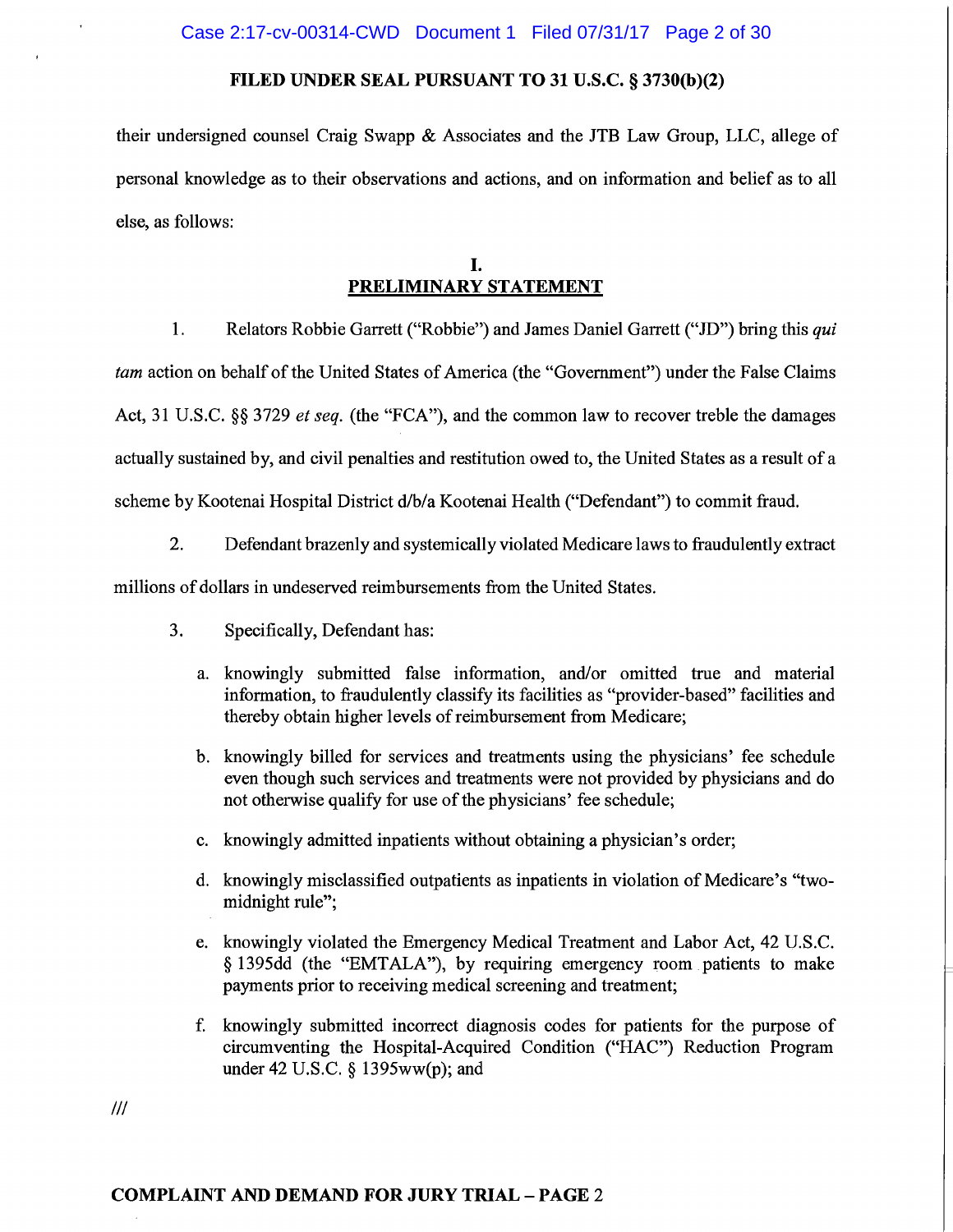g. knowingly violated numerous rights of its patients, in violation of the conditions of participation in Medicare.

4. Because of the foregoing violations, the certification Defendant provided with each of the claims it submitted to Medicare – that Defendant complied with all Medicare laws, regulations, and program instructions - was fraudulent and false, rendering each such claim fraudulent and false.

5. In effectuating this scheme, Defendant knowingly (a) presented or caused to be presented false claims to Medicare; (b) made or caused to be made or used false records or statements material to these false claims; and (c) conspired to cause these claims to be presented and/or these records or statements to be made or used, causing Medicare to pay millions of dollars in reimbursements that should not have been paid.

6. Relator Robbie Garrett also brings an action on her own behalf under the FCA, 31 U.S.C. § 3730(h), to seek relief from Defendant's actions against her in retaliation for her lawful efforts to stop the violations alleged herein. Defendant's directors and officers have engaged in a sustained campaign of harassment against Robbie as a direct response to her efforts to ensure Defendant's practices comply with all applicable laws and regulations. As of the filing of this complaint, Robbie's employment with Defendant has been terminated.

 $7<sub>1</sub>$ This Complaint has been filed *in camera* and under seal pursuant to 31 U.S.C. § 3730(b)(2). It will not be served on Defendant unless and until the Court so orders. A copy of the Complaint, along with written disclosure of substantially all material evidence and information that Relators possess, has been served upon the Attorney General of the United States and on the United States Attorney for the District of Idaho, pursuant to 31 U.S.C.  $\S 3730(b)(2)$  and Fed. R. Civ. P. 4(d).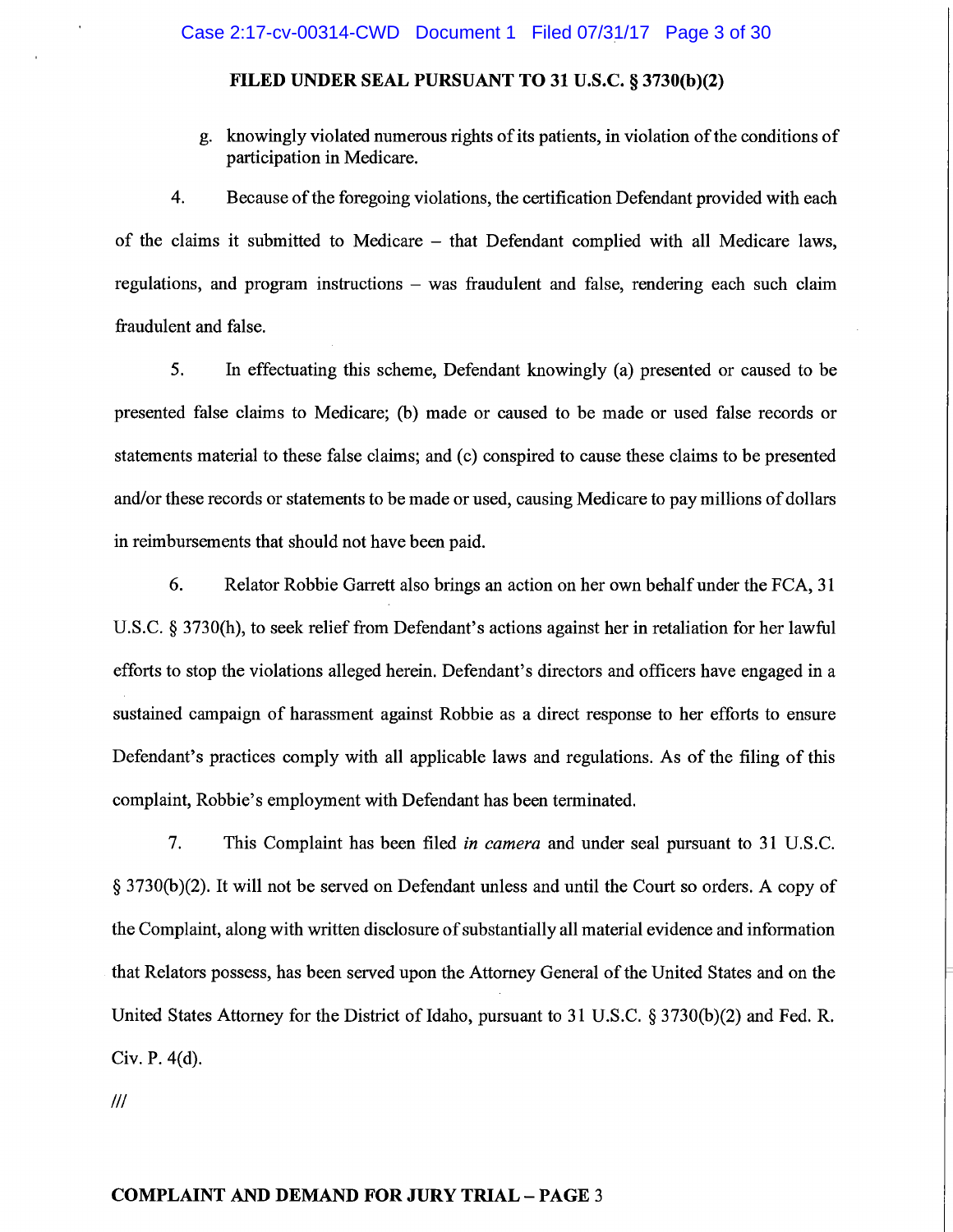## Π. **JURISDICTION AND VENUE**

8. This Court has subject matter jurisdiction pursuant to 28 U.S.C.  $\S$  1331, because this action is brought for violations of the False Claims Act, 31 U.S.C. § 3729 et seq. (as amended), a federal statute.

9. The Court has subject matter jurisdiction over the common law claim pursuant to 28 U.S.C. § 1345.

10. The Court has personal jurisdiction over Defendant because Defendant (a) is a resident of, and is licensed to transact and does transact business in, this District; and (b) has carried out its fraudulent scheme in this District.

11. Venue is proper in this District pursuant to 31 U.S.C. § 3732(a) and 28 U.S.C. § 1391 (b)(2), because Defendant can be found in, is licensed to do business in, and transact or have transacted business in this District, and events and omissions that give rise to these claims have occurred in this District. This District is the locus of the fraud.

12. The Complaint has been filed within the period prescribed by 31 U.S.C.  $\S$ § 3731(b) and  $3730(h)(3)$ .

# Ш. **NO PUBLIC DISCLOSURE;** DIRECT AND INDEPENDENT KNOWLEDGE OF VIOLATIONS OF THE FALSE CLAIMS ACT

There has been no public disclosure, relevant under 31 U.S.C. § 3730(e), of the 13. "allegations or transactions" in this Complaint.

14. Relators make the allegations in this Complaint based on their own knowledge, experience and observations.

 $III$ 

 $III$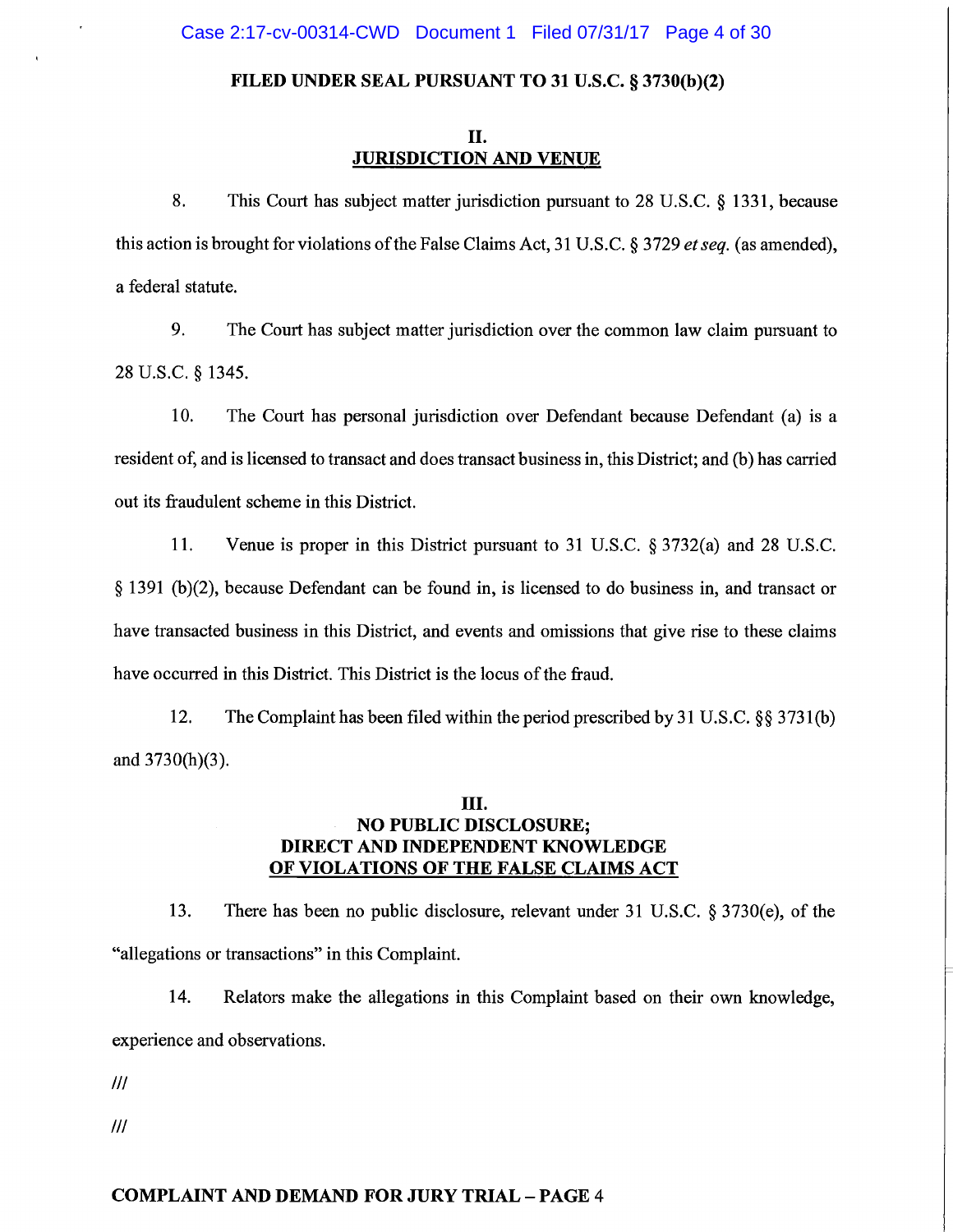### Case 2:17-cv-00314-CWD Document 1 Filed 07/31/17 Page 5 of 30

# FILED UNDER SEAL PURSUANT TO 31 U.S.C. § 3730(b)(2)

15. Relators are the original source of the information on which any allegations herein might be based, have direct and independent knowledge of such information, and have voluntarily disclosed such information to the United States before filing this action.

# IV. **THE PARTIES**

#### A. **Plaintiff the United States**

16. Plaintiff the United States of America brings this action by and through Relator Robbie Garrett. At all times relevant to this Complaint, the United States, acting through the Centers for Medicare & Medicaid Services ("CMS"), which is a part of the federal Department of Health and Human Services ("HHS"), has reimbursed Defendant for the provision of various services and treatments to eligible individuals through the Medicare program. Thus, the United States brings this action on behalf of its agencies, CMS and HHS, and on behalf of the Medicare program.

#### **Plaintiff and Relator Robbie Garrett B.**

17. Relator Robbie Garrett ("Robbie") also brings this action on behalf of herself and the United States.

18. Robbie is a citizen of the United States and, at all relevant times, has been a resident of Kootenai County, Idaho.

19. Robbie worked for Defendant from approximately August 2015 until July 24, 2017 as the Executive Director of Quality Services.

20. As the Executive Director of Quality Services, Robbie was responsible for auditing Defendant's practices to ensure they are compliant with federal regulations.

 $III$ 

 $III$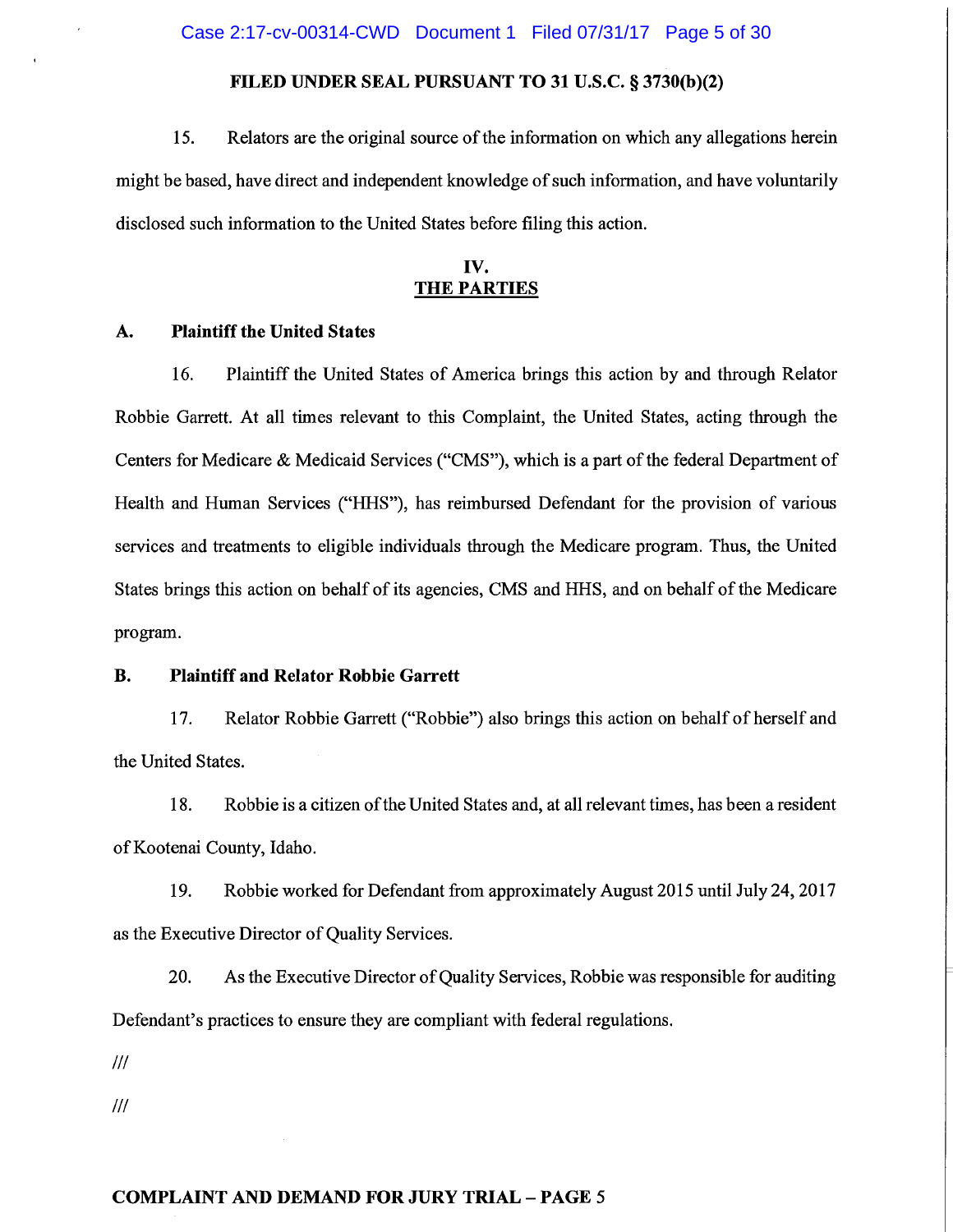Case 2:17-cv-00314-CWD Document 1 Filed 07/31/17 Page 6 of 30

# FILED UNDER SEAL PURSUANT TO 31 U.S.C. § 3730(b)(2)

21. In the exercise of her duties, Robbie audited Defendant's practices. These audits revealed widespread violations of the False Claims Act and other federal laws, regulations, and guidelines. Robbie personally observed numerous instances of the violations alleged herein.

22. Robbie attempted numerous times to correct Defendant's illegal practices. However, at every step she was met with resistance from Defendant's other directors and officers, and was persistently harassed for her efforts. Eventually, Defendant terminated Robbie.

#### $C_{\bullet}$ **Plaintiff and Relator James Daniel Garrett**

23. Relator James Daniel Garrett ("JD") also brings this action on behalf of himself and the United States.

24. JD is a citizen of the United States and, at all relevant times, has been a resident of Kootenai County, Idaho.

25. JD is the spouse of Robbie Garrett.

#### D. **Defendant**

26. Defendant is an entity of Kootenai County, pursuant to I.C. §§ 39-1318, et seq. Defendant does business as Kootenai Health.

27. Defendant owns and operates a hospital, Kootenai Medical Center, as well as approximately 50 affiliated clinics and other facilities.

28. Defendant is headquartered at 2003 Kootenai Health Way, Coeur d'Alene, Idaho 83814.

29. On information and belief, during all times relevant herein, the majority of Defendant's patients have been Medicare beneficiaries.

 $III$ 

 $III$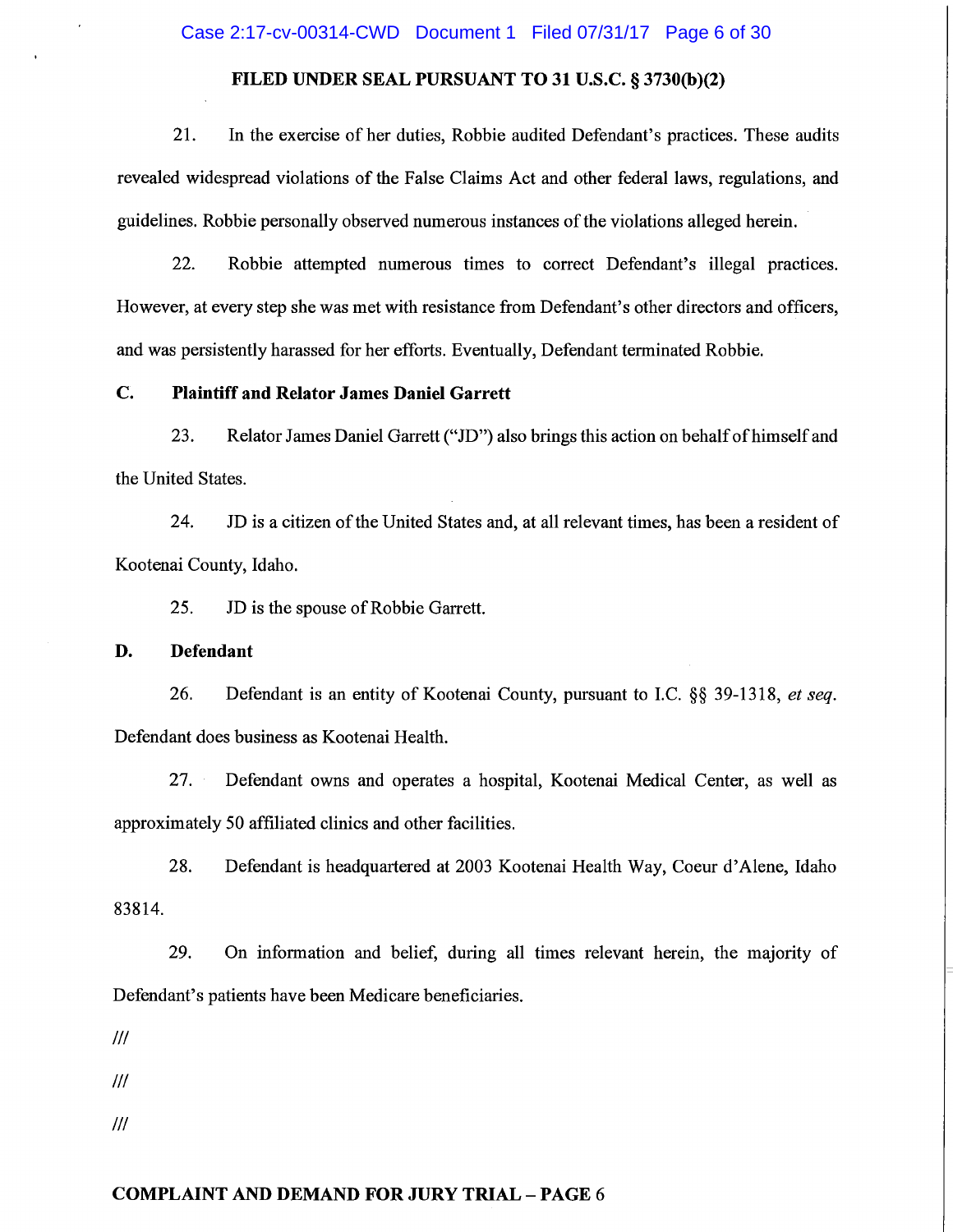# V. DEFENDANT'S FRAUDULENT ACTS

#### **Defendant Obtained Reimbursement for Services Rendered** A. at Facilities It Fraudulently Represented as "Provider-Based" Facilities

30. Under the regulations implementing Title XVIII of the Social Security Act, medical facilities owned by and integrated with a hospital – called "provider-based facilities" – are allowed to bill Medicare at a rate higher than the rate allowed for freestanding facilities. See 42 C.F.R.  $413.65(a)(ii)(L)(2)$  et seq. Provider-based facilities may be on or off the main hospital campus, but must meet certain requirements. Id.

31. According to a 2016 report by the HHS Office of Inspector General, "Under Medicare, payments for services performed in provider-based facilities are often more than 50 percent higher than payments for the same services performed in a freestanding facility. This increased cost is borne by both Medicare and its beneficiaries."<sup>1</sup>

32. In order to take advantage of this payment differential, many hospitals falsify or omit information so that their facilities are classified as provider-based instead of freestanding.<sup>2</sup> Defendant here did exactly that.

33. Specifically, Defendant abused a "grandfather" clause in the federal regulations, which provides:

A facility that has requested provider-based status in relation to a hospital or CAH [Critical Access Hospital] on or after October 1, 2000 and before October 1, 2002 will be treated as provider-based in relation to the hospital or CAH from the first date on or after October 1, 2000 on which the facility was licensed ..., staffed and equipped to treat patients until the date on which CMS determines that the facility does not qualify for provider-based status.

<sup>&</sup>lt;sup>1</sup> Office of Inspector General, Department of Health and Human Services, "CMS Is Taking Steps to Improve Oversight of Provider-Based Facilities, But Vulnerabilities Remain," June 2016, available at https://oig.hhs.gov/oei/reports/oei-04-12-00380.pdf (last accessed July 18, 2017).

<sup>&</sup>lt;sup>2</sup> See id. (noting that 50 hospitals that reported owning off-campus provider-based facilities had not voluntarily attested that the facilities met the requirements for that status).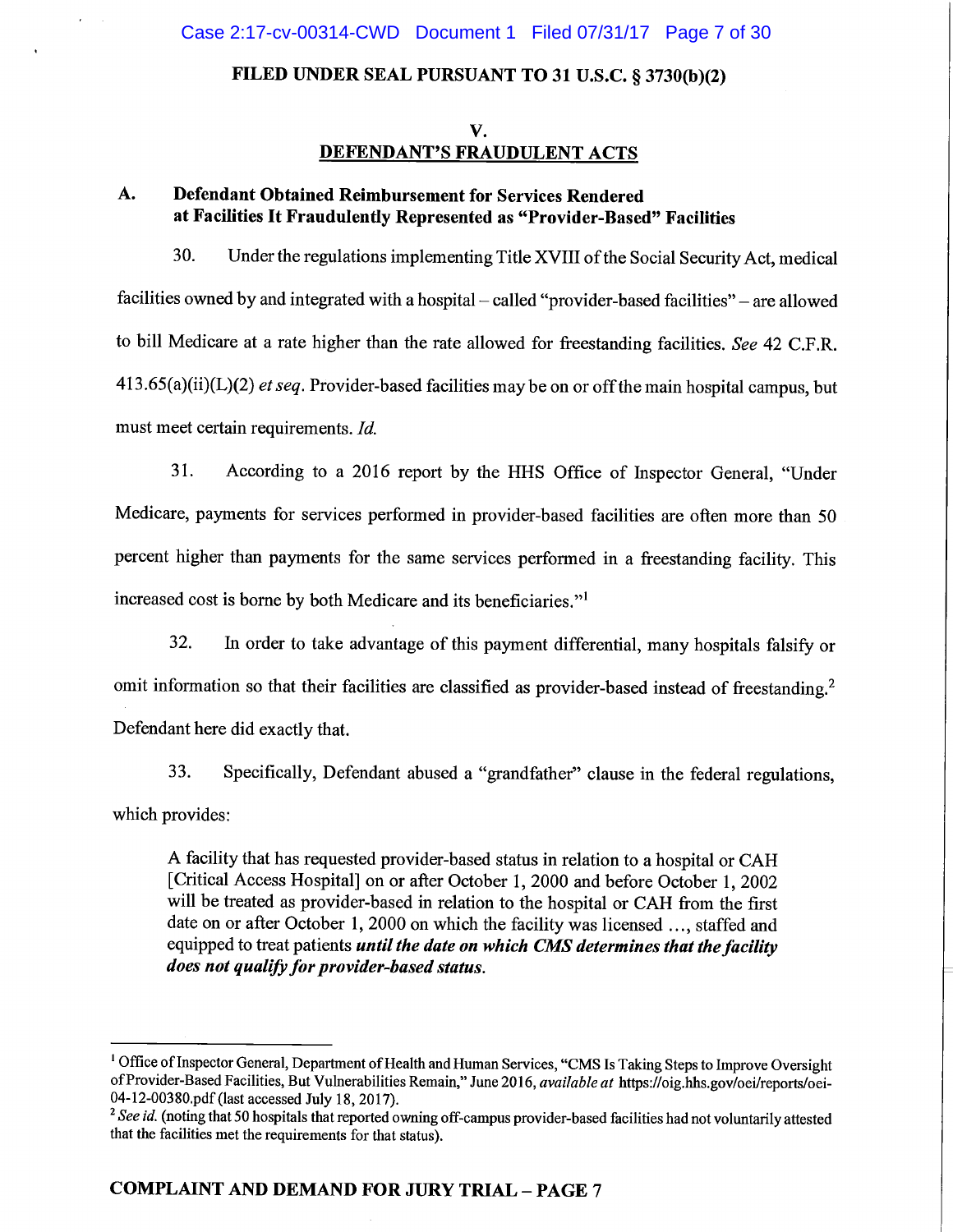42 C.F.R. 413.65(d)(5) (emphasis added).

34. In turn, 42 C.F.R. 413.65(b)(5) provides:

A facility that is not located on the campus of a hospital and that is used as a site where physician services of the kind ordinarily furnished in physician offices are furnished is presumed as a free-standing facility, unless CMS determines the facility has provider-based status.

(emphasis added). So that CMS may make such a determination, a provider is required to attest that the off-campus facility meets certain more stringent requirements. See 42 C.F.R.  $413.65(b)(3)(ii)$ ,  $413.65(e)$ .

35. Between October 1, 2000, and October 1, 2002, Defendant sought and obtained provider-based status for facilities that, at the time, met the requirements for that status.

36. Defendant subsequently moved several of these facilities from its hospital campus to a more remote location.

37. When Defendant moved these facilities off-campus, the facilities presumptively lost their provider-based status.

38. As of at least approximately November 2016, Defendant had not updated the Medicare enrollment information for the facilities it had moved off-campus to reflect the fact that these facilities were no longer on-campus, nor had Defendant submitted new attestations under 42 C.F.R. 413.65(b)(3)(ii) to re-obtain provider-based status for these off-campus facilities under the more stringent requirements of 42 C.F.R. 413.65(e).

39. Even now, Relators do not know whether Defendant has submitted new attestations for these off-campus facilities.

40. From the date of the relocation of these facilities until November 2016, Defendant continued to bill Medicare for services rendered there as if the facilities had provider-based status, even though Defendant had not submitted updated attestations to allow CMS to make accurate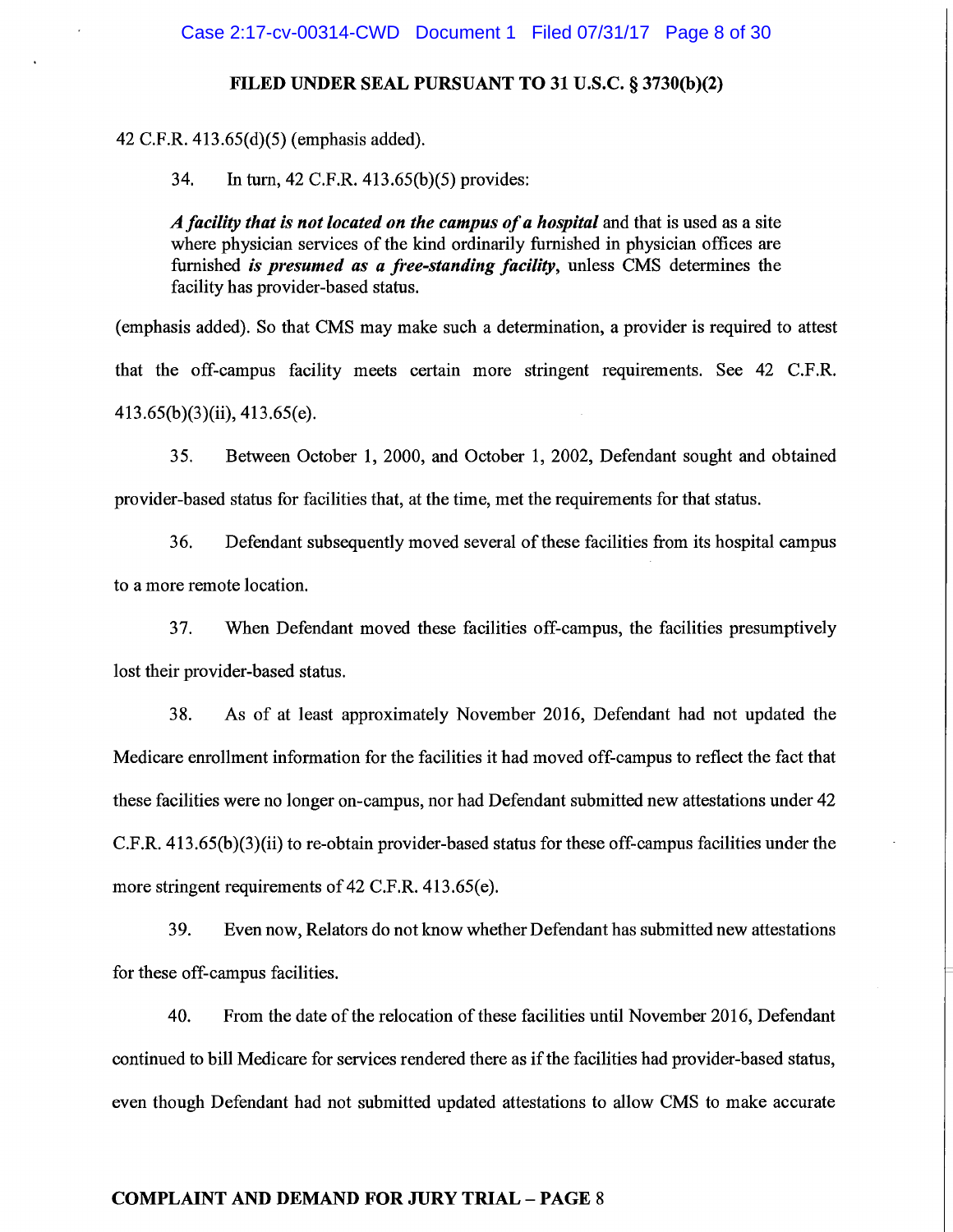eligibility assessments.

41. On information and belief, at least some of the facilities in question were at their new off-campus locations for as long as three years without Defendant updating their addresses or submitting new attestations.

42. Upon Robbie's insistence, Defendant submitted to CMS the accurate addresses of its off-campus facilities sometime after November 2016.

43. 42 C.F.R. 413.65(j)(1) provides:

If CMS learns that a provider has treated a facility or organization as provider-based and the provider did not request a determination of provider-based status from CMS under paragraph  $(b)(3)$  of this section and CMS determines that the facility or organization did not meet the requirements for provider-based status ... CMS will ... recover the difference between the amount of payments that actually was made and the amount of payments that CMS estimates should have been made, in the absence of compliance with the provider-based requirements....

(emphasis added).

44. On information and belief, when Defendant finally submitted to CMS accurate addresses for its off-campus facilities, it submitted false effective dates for the relocation of those facilities, in an attempt to minimize the amounts that CMS could recover under 42 C.F.R.  $413.65(j)(1)$ .

45. As of the filing of this Complaint, Defendant has not reimbursed CMS as required under 42 C.F.R.  $413.65(i)(1)$ .

46. On information and belief, Defendant obtained provider-based status for other oncampus facilities that were not grandfathered-in and were subsequently moved off-campus. On information and belief, Defendant has not submitted new attestations to re-obtain provider-based status, and has continued to bill Medicare for services rendered there as if these facilities had provider-based status.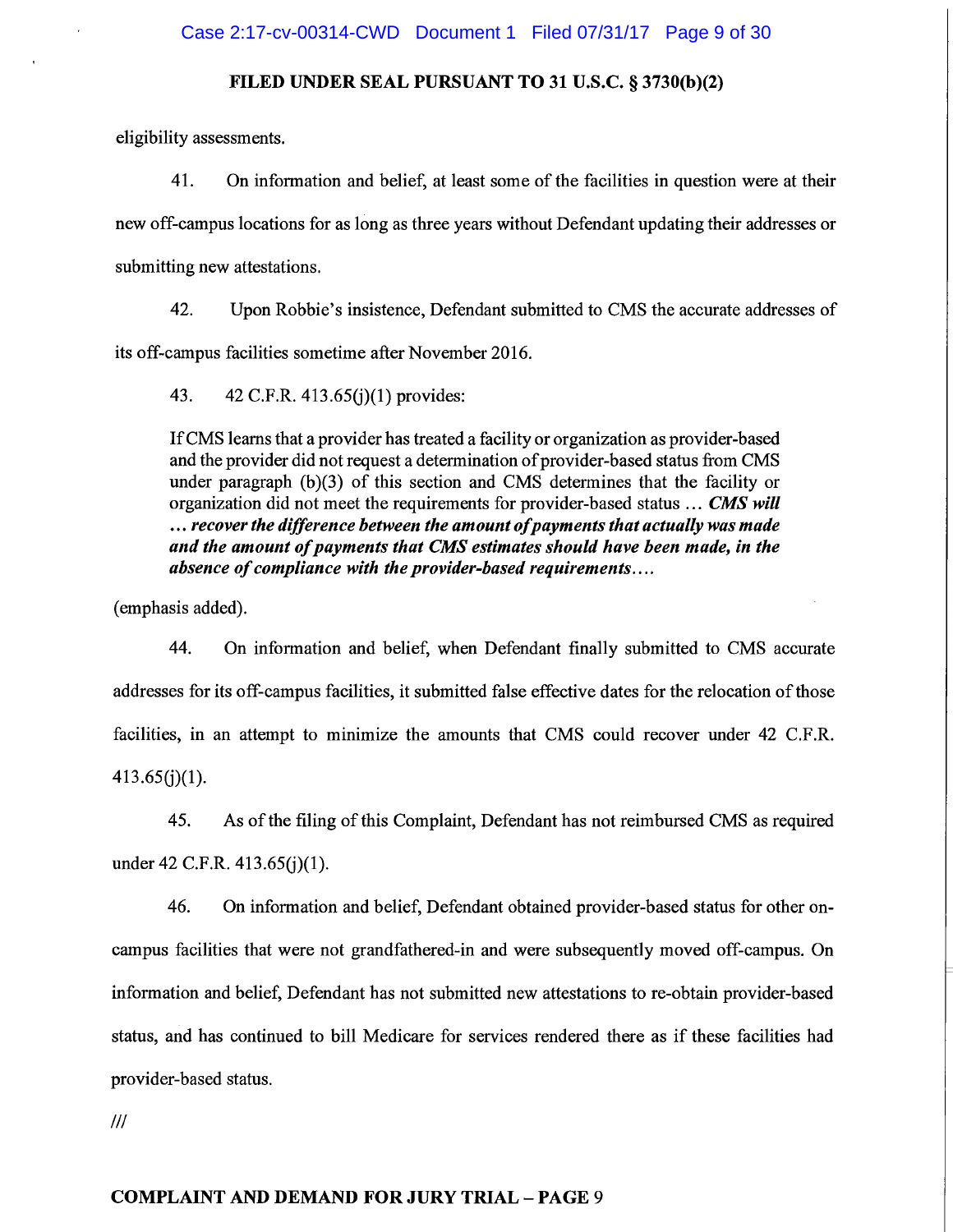47. On information and belief, Defendant has entirely failed to submit attestations to obtain provider-based status for other facilities that have always been off-campus, and has nevertheless billed Medicare as if these facilities had provider-based status. These facilities include formerly independent clinics that Defendant acquired.

48. When Robbie insisted, in approximately 2016, that Defendant provide to CMS accurate updated addresses for its off-campus facilities, one of Defendant's directors stated words to the effect that Robbie would cost Defendant \$5 million in revenue.

#### **B.** Defendant Used the Physicians' Fee Schedule to Obtain Reimbursement for Services Not Provided by Physicians

49. In violation of federal laws, regulations, and guidelines, Defendant used the Medicare Physicians' Fee Schedule ("MPFS") to bill Medicare for services that were not rendered by physicians, and do not otherwise qualify for reimbursement under the MPFS.

50. Medicare billing guidelines provides that:

The Physicians' Fee Schedule is used when paying for the following physicians' services.

- Professional services (including attending physicians' services  $\bullet$ furnished in teaching settings) of doctors of medicine and osteopathy (including osteopathic practitioners), doctors of optometry, doctors of podiatry, doctors of dental surgery and dental medicine, and chiropractors<sup>3</sup>;
- Services covered incident to physicians' services other than certain drugs covered as incident to services;
- Physical and occupational therapy, and speech-language pathology services furnished by physical therapists, occupational therapists, and speech-language pathologists in private practices;
- Diagnostic tests other than clinical laboratory tests. See chapter 16 for

<sup>&</sup>lt;sup>3</sup> The regulations refer to doctors of medicine and osteopathy, optometry, podiatry, dental surgery and dental medicine, and chiropractors collectively as "physicians." See Medicare General Information, Eligibility, and Entitlement, Chapter 5 §70, available at https://www.cms.gov/Regulations-and-Guidance/Guidance/Manuals/downloads/ ge101c05.pdf (last accessed July 18, 2017). See also Medical Practice Act, I.C. § 54-1801, et seq. (authorizing the practice of medicine).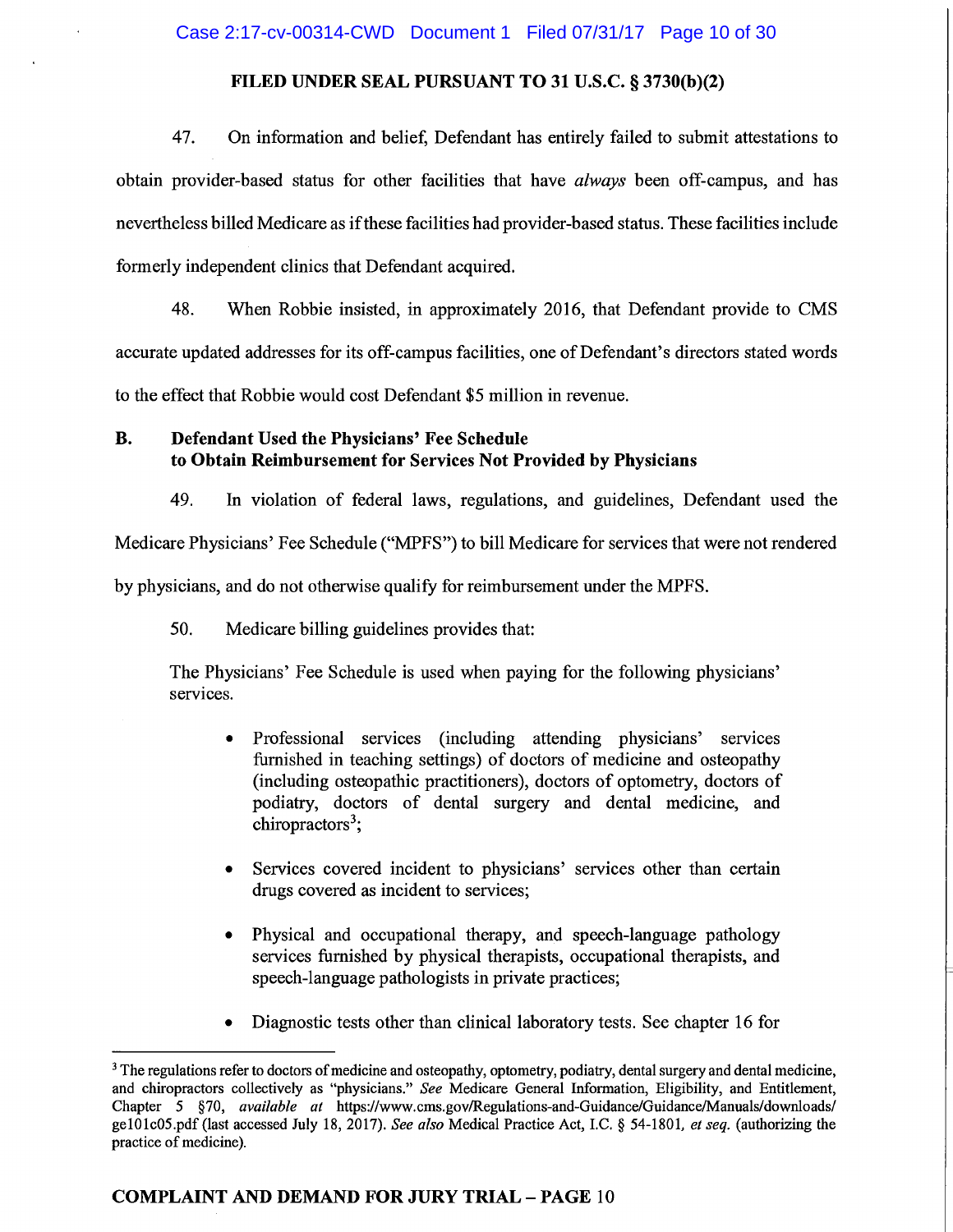payment for clinical diagnostic laboratory tests;

- Radiology services; and
- Monthly capitation payment (MCP) for physicians' services associated with the continuing medical management of end stage renal disease  $(ESRD)$  services.<sup>4</sup>

51. During Robbie's tenure, Defendant commonly billed for services rendered by registered nurses and other non-physician practitioners as if those services had been rendered by qualified physicians.

52. These services included: writing treatment orders, carrying out treatment orders, ordering supplies for treatment, and prescribing medication for treatment.

53. Such services were not rendered incidental to a qualified physician's services. On numerous occasions, a qualified physician was not present or even consulted when a patient received services from practitioners such as registered nurses.

54. The services rendered by practitioners who are not qualified physicians did not otherwise qualify for the MPFS under Medicare billing guidelines.<sup>5</sup>

55. Nevertheless, Defendant used the MPFS to fraudulently bill Medicare for such services as if they were rendered by qualified physicians.

56. Robbie directly observed the above billing practices, and reported such practices to Defendant's directors and officers.

57. As of the filing of this Complaint, Defendant has not promulgated any policy prohibiting these practices.

58. On information and belief, Defendant continues to engage in these practices.

<sup>&</sup>lt;sup>4</sup> Medicare Benefit Policy Manual, Chapter 23  $\S 30(A)$ , *available at https://www.cms.gov/Regulations-and-*Guidance/Guidance/Manuals/downloads/clm104c23.pdf (last accessed July 18, 2017).

<sup>&</sup>lt;sup>5</sup> See Medicare Benefit Policy Manual, Chapter 23 § 30(A), *supra*, for a list of entities that may use the MPFS.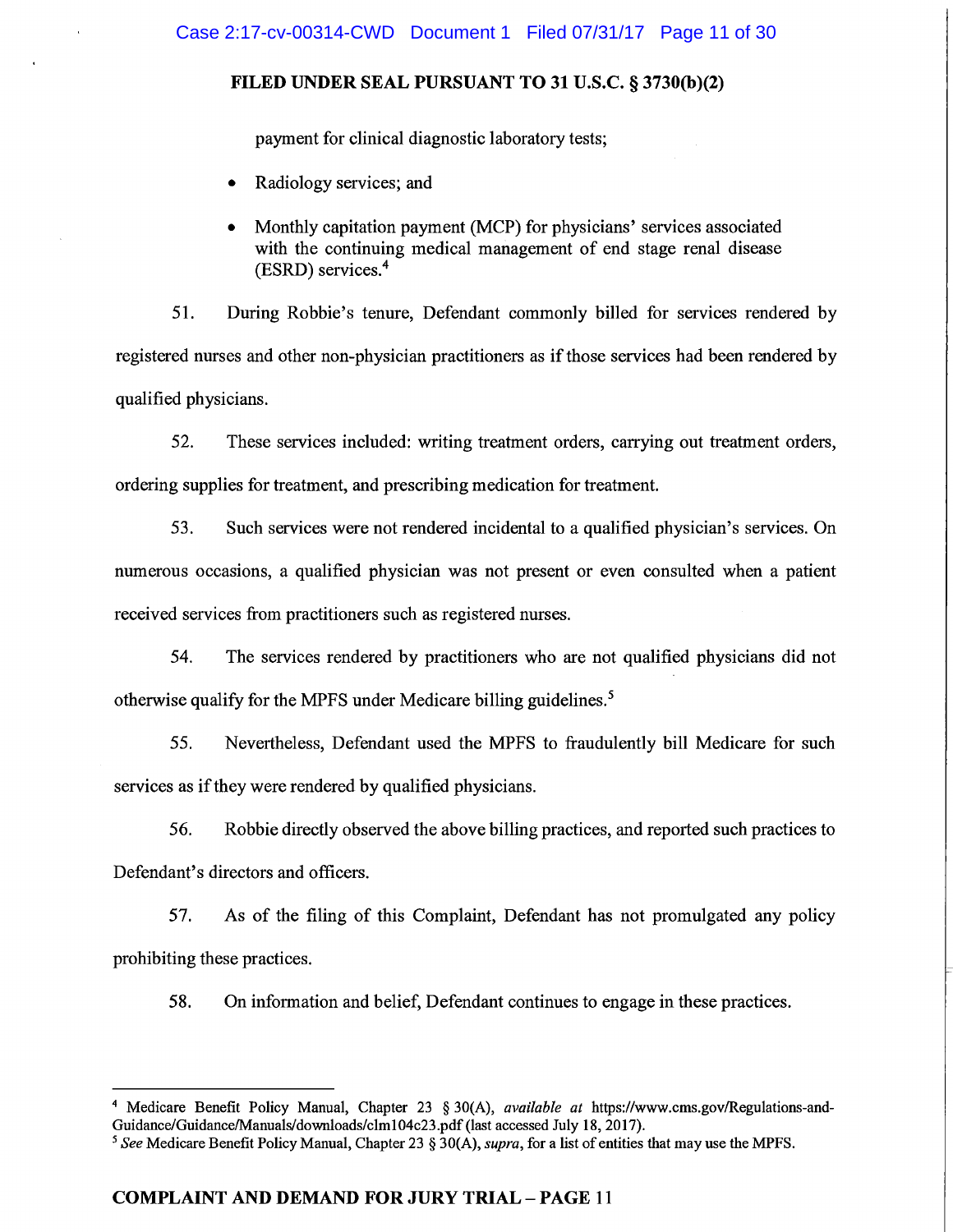#### C. **Defendant Obtained Reimbursement for Admitting Inpatients** without Obtaining a Physician's Order

59. In violation of federal laws, regulations, and guidelines, Defendant admitted

individuals as inpatients without obtaining an admission order by a physician or other qualified

practitioner.

- 60. 42 C.F.R. 412.3 provides, in pertinent part:
	- a. For purposes of payment under Medicare Part A, an individual is considered an inpatient of a hospital ... if formally admitted as an inpatient pursuant to an order for inpatient admission by a physician or a qualified practitioner.
	- b. The order must be furnished by a qualified and licensed practitioner who has admitting privileges at the hospital as permitted by State law, and who is knowledgeable about the patient's hospital course, medical plan of care, and current condition...
	- c. The physician order must be furnished at or before the time of the inpatient admission.

(emphasis added).

61. During Robbie's tenure, Defendant routinely admitted inpatients to its hospital

without a physician writing an admission order at or prior to the time of admission.

62. Instead, Defendant's nurses and other non-physician staff admitted inpatients based

on instructions from Defendant's transfer center that processes patient intakes.<sup>6</sup>

Robbie is aware of numerous patients who were admitted for multiple weeks 63.

without a physician ever writing an admission order.

Robbie is aware of numerous patients who were admitted and discharged without 64.

a physician ever writing an admission order.

<sup>&</sup>lt;sup>6</sup> I.C. § 39-1396 permits "physicians, physician assistants and advanced practice nurses" to admit patients if they meet certain qualifications. However, Defendant's practitioners who admit patients in lieu of physicians do not meet these qualifications.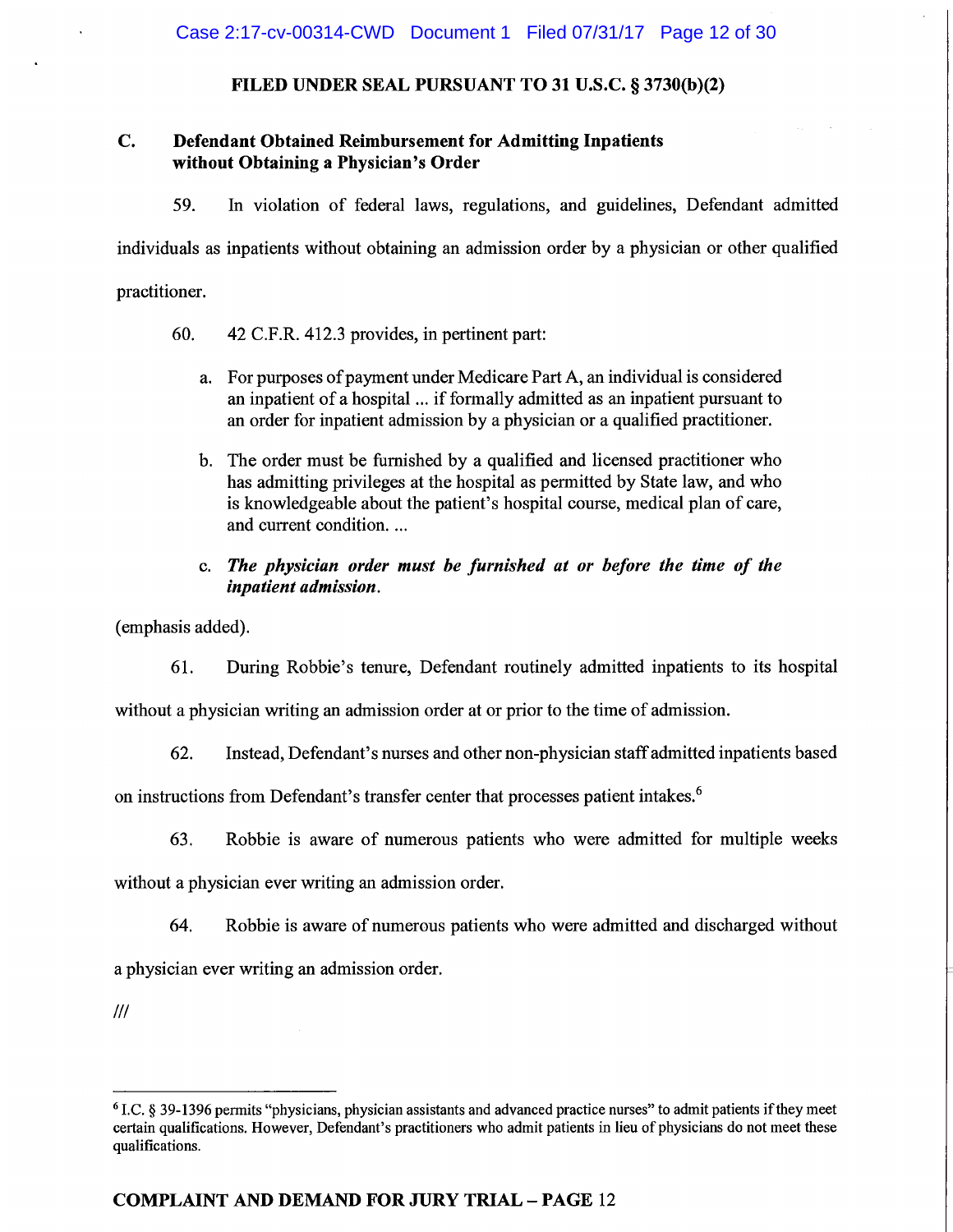# Case 2:17-cv-00314-CWD Document 1 Filed 07/31/17 Page 13 of 30

# FILED UNDER SEAL PURSUANT TO 31 U.S.C. § 3730(b)(2)

65. On one occasion, a patient was admitted and passed away while in Defendant's care, without a physician ever writing an admission order. Regarding the incident, a care manager wrote:

This patient was admitted through the transfer center and no orders were received. There were no orders noted in the system, and only a progress note with documentation of a response to a code. I do not see an H&P [history and physical examination] or DC [discharge] summary noted. Registration was not able to verify information due to pt expiring shortly after arrival. There may be some concern since this patient expired in our facility without ever being admitted.

See Exhibit A (email from Case Manager Broesch dated May 9, 2016).

66. Defendant submitted claims for reimbursement for the care and services provided to inpatients who had been admitted without a physician's order.

67. Robbie directly observed the above practices from approximately December 2015

until her termination.

In an effort to correct the above illegal practices, Robbie reported this issue to 68.

Defendant's directors, one of whom responded to Robbie with words to the effect that if Defendant

were to wait for physicians' orders prior to admitting patients, Defendant would never get paid.

#### D. Defendant Obtained Reimbursement for Outpatients Misclassified as Inpatients

69. In violation of federal laws, regulations, and guidelines, Defendant misclassified

outpatients who were under hospital observation as inpatients.

70. Services coded and billed as inpatient care are reimbursed by Medicare at higher

levels compared to identical services coded and billed as outpatient care.<sup>7</sup>

 $III$ 

<sup>&</sup>lt;sup>7</sup> See Medicare National/HCPCS Aggregate Table, CY2015, available at https://www.cms.gov/Research-Statistics-Data-and-Systems/Statistics-Trends-and-Reports/Medicare-Provider-Charge-Data/Physician-and-Other-Supplier2 015.html (last accessed July 18, 2017).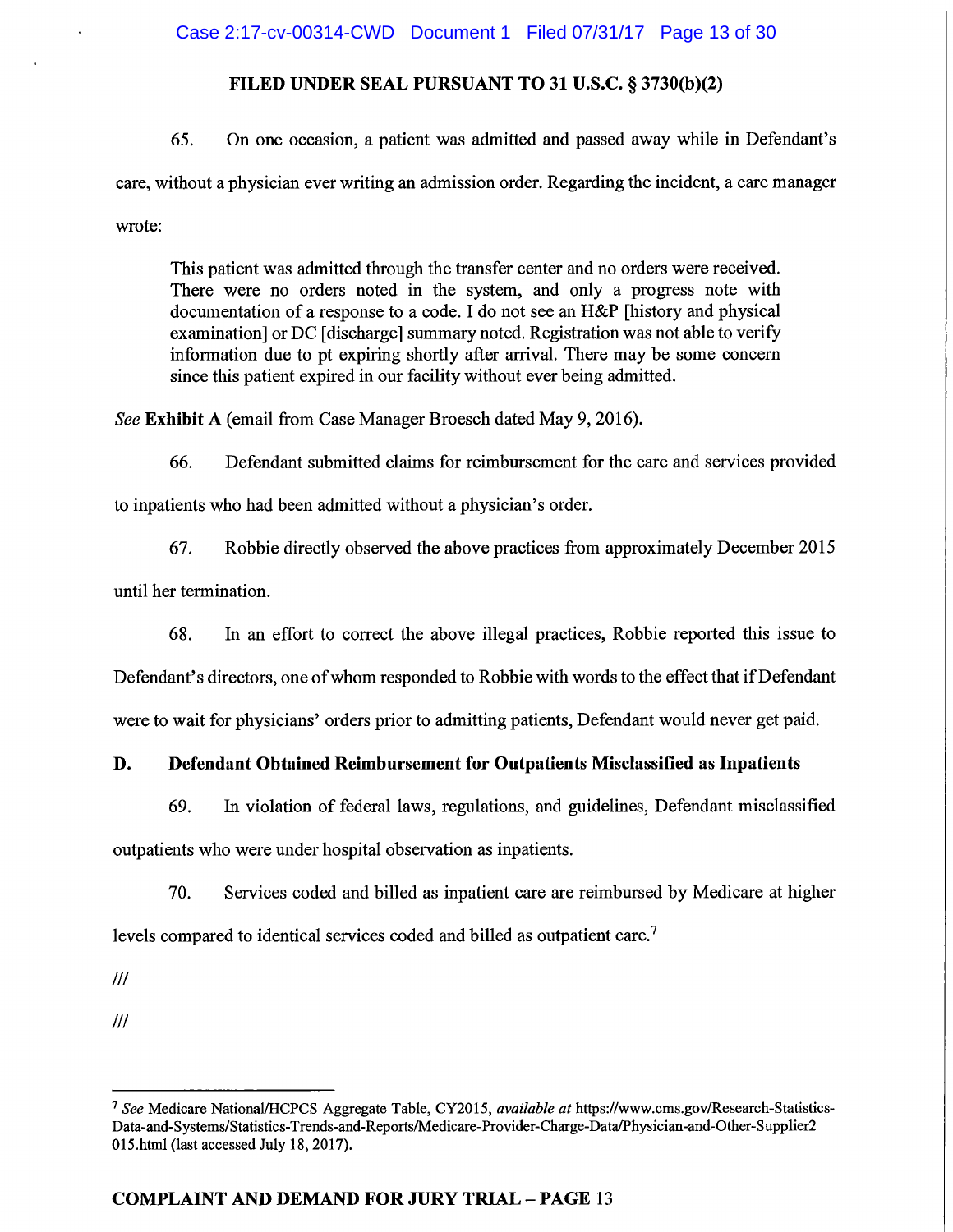71. 42 C.F.R. 412.3(d) provides:

Except as specified in paragraphs  $(d)(2)$  and  $(3)$  of this section, an inpatient admission is generally appropriate for payment under Medicare Part A when the admitting physician expects the patient to require hospital care that crosses two midnights.

This rule is referred to as the "two-midnight rule."<sup>8</sup> 72.

Defendant routinely sought and received Part A reimbursement for patients whose 73.

admissions did not meet the two-midnight rule or any of its enumerated exceptions.<sup>9</sup>

74. Defendant thereby received higher reimbursements than it would have received had

these services been accurately coded as outpatient care.

75. Robbie has direct knowledge of these practices, based on the audits she conducted

as part of her duties.

76. An audit by Robbie in late 2015 found that approximately 80% of Defendant's

admissions did not meet the two-midnight rule or its enumerated exceptions.

77. Upon information and belief, Defendant continues to misclassify outpatients as inpatients in violation of the two-midnight rule.

#### E. **Defendant Obtained Reimbursement for Patients Billed for Co-Payments in Violation of the EMTALA**

Defendant violated the EMTALA, 42 U.S.C. § 1395dd, by requiring patients 78. entering Defendant's emergency room to make co-payments prior to receiving medical screening and treatment.

<sup>&</sup>lt;sup>8</sup> See Fact Sheet: Two-Midnight Rule, available at https://www.cms.gov/Newsroom/MediaReleaseDatabase/Factsheets/2015-Fact-sheets-items/2015-10-30-4.html (last accessed July 18, 2017).

<sup>&</sup>lt;sup>9</sup> Care for patients whose stays do not cross two midnights can still be reimbursed under Medicare Part A when it meets these enumerated exceptions. See 42 C.F.R. 412.3(d)(1)(ii) (unforeseen circumstances); 412.3(d)(2) (procedures defined elsewhere as "inpatient only," regardless of duration of stay);  $412.3(d)(3)$  (clinical judgment of admitting physician).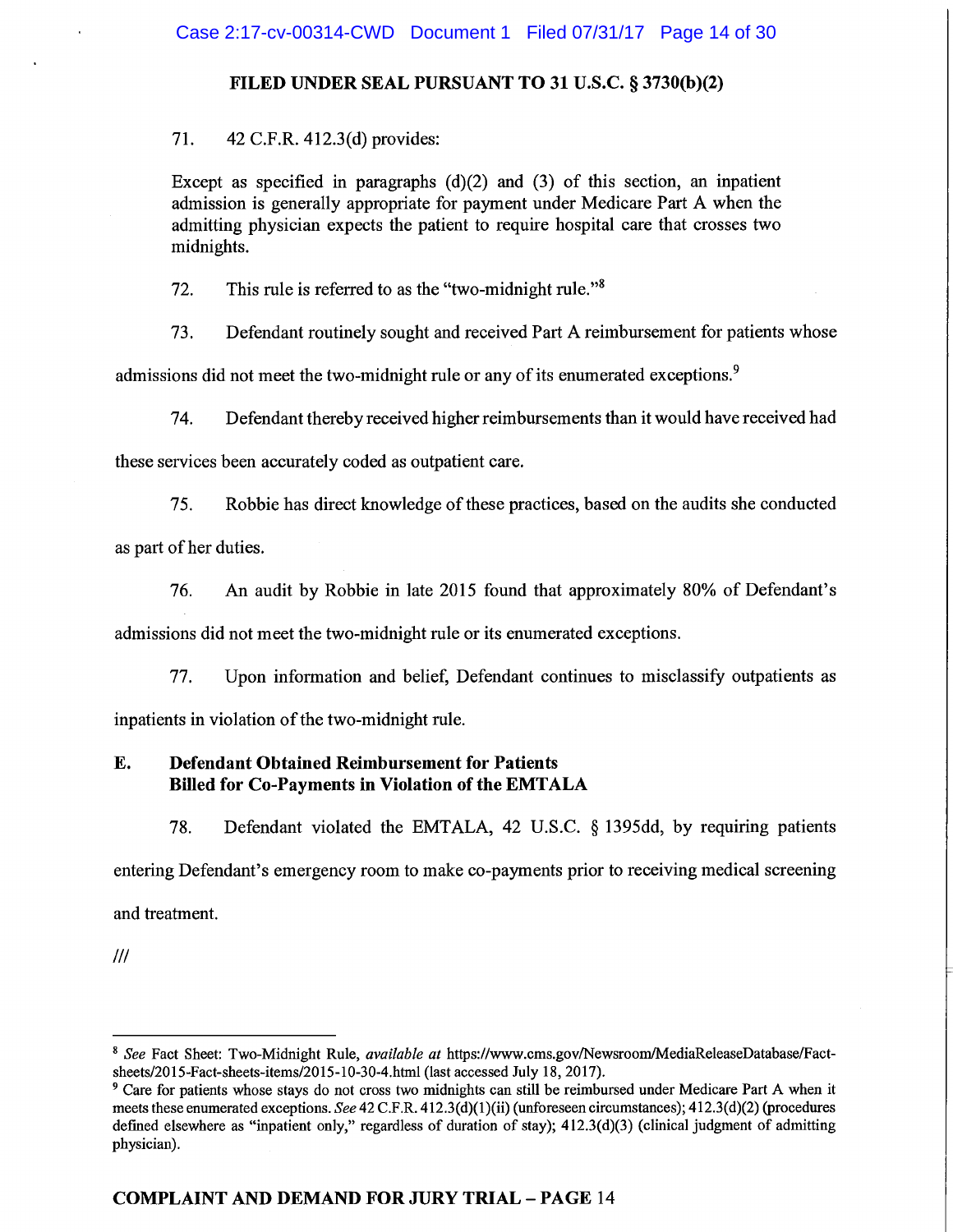79. The EMTALA provides:

A participating hospital may not delay provision of an appropriate medical screening examination ... or further medical examination and treatment ... in order to inquire about the individual's method of payment or insurance status.

42 U.S.C. § 1395dd(h).

80. Defendant's hospital is a participating hospital within the meaning of  $\S$  1395dd(h).

81. Defendant routinely requires patients entering its emergency room to not only confirm their method of payment but to actually *make* payment prior to receiving any medical screening, examination, or treatment. On information and belief, a substantial number of these patients are Medicare beneficiaries, for whose care Defendant submits claims for reimbursement.

82. Robbie directly observed numerous incidences of the above practices.

83. On information and belief, Defendant continues to engage in the above practices.

#### F. **Defendant Obtained Reimbursement** for Claims that Contained False Diagnosis Codes

84. In violation of federal laws, regulations, and guidelines, Defendant intentionally recorded incorrect diagnosis codes to circumvent the Hospital-Acquired Condition ("HAC") Reduction Program established by 42 U.S.C. § 1395ww(p).

85. The HAC Reduction Program is a "Medicare law" within the meaning of CMS Forms 855A, 855B, and 1500.

CMS has published a list of hospital-acquired conditions.<sup>10</sup> This list includes 86. Pressure Ulcer Stage III and Pressure Ulcer Stage IV  $-$  i.e., bedsores.

 $III$ 

 $III$ 

See FY 2012 Final HAC List, available at https://www.cms.gov/Medicare/Medicare-Fee-for-Service- $10<sub>10</sub>$ Payment/HospitalAcqCond/Downloads/FY 2012 Final HACsCodeList.pdf (last accessed July 19, 2017).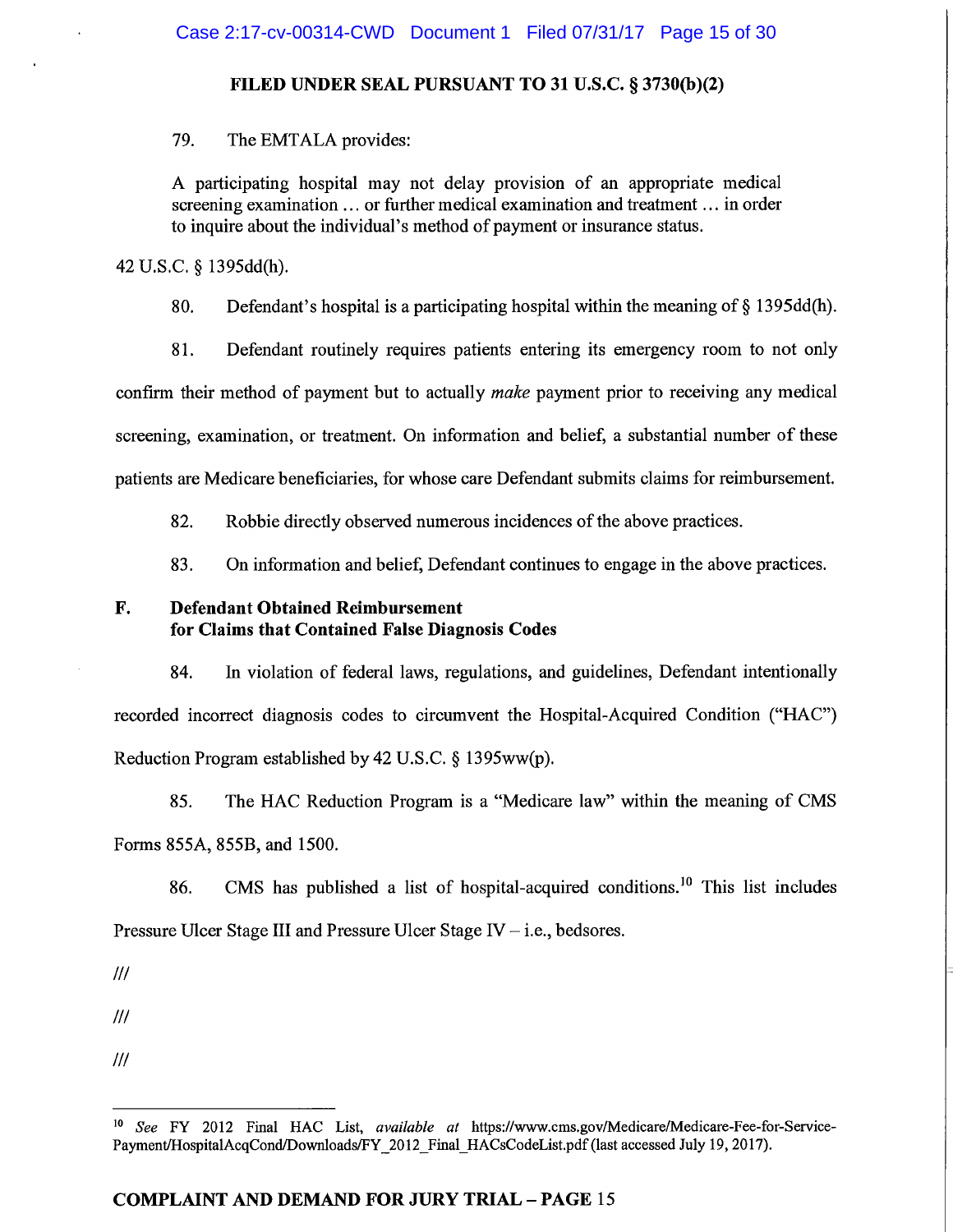# Case 2:17-cv-00314-CWD Document 1 Filed 07/31/17 Page 16 of 30

# FILED UNDER SEAL PURSUANT TO 31 U.S.C. § 3730(b)(2)

87. Under the HAC Reduction Program, hospitals that rank in the bottom quartile of HAC quality measures are penalized by having their Medicare payments for applicable hospital discharges reduced by one percent.<sup>11</sup>

88. On multiple occasions, Defendant's hospital inpatients have developed HACs, including Stage III and Stage IV pressure ulcers.

89. However, in order to fraudulently improve its HAC quality measures, Defendant intentionally used incorrect diagnosis codes for patients who developed HACs.

90. Defendant submitted claims for reimbursement to Medicare that included these incorrect diagnosis codes.

91. Robbie has direct knowledge of the above practices based on the audits she performed in the course of her duties.

92. On information and belief, Defendant continues to engage in the above practices.

#### G. **Defendant Obtained Reimbursement for Patients Despite Violating Said Patients' Rights**

93. As a condition for participating in Medicare, a provider is required to respect the patient's rights enumerated by 42 C.F.R. 482.13.

94. Defendant intentionally ignored this obligation in numerous ways.

95. For instance, Defendant knowingly failed to provide patients notice of their rights.

96. 42 C.F.R. 482.13(a)(1) provides:

> A hospital must inform each patient, or when appropriate, the patient's representative (as allowed under State law), of the patient's rights, in advance of furnishing or discontinuing patient care whenever possible.

 $\mathbf{H}$ See Hospital-Acquired Condition Reduction Program Fiscal Year 2017 Fact Sheet, available at https://www.cms.gov/Medicare/Medicare-Fee-for-Service-Payment/AcuteInpatientPPS/HAC-Reduction-Program. html (last accessed July 19, 2017); 42 U.S.C. § 1395ww(p)(1).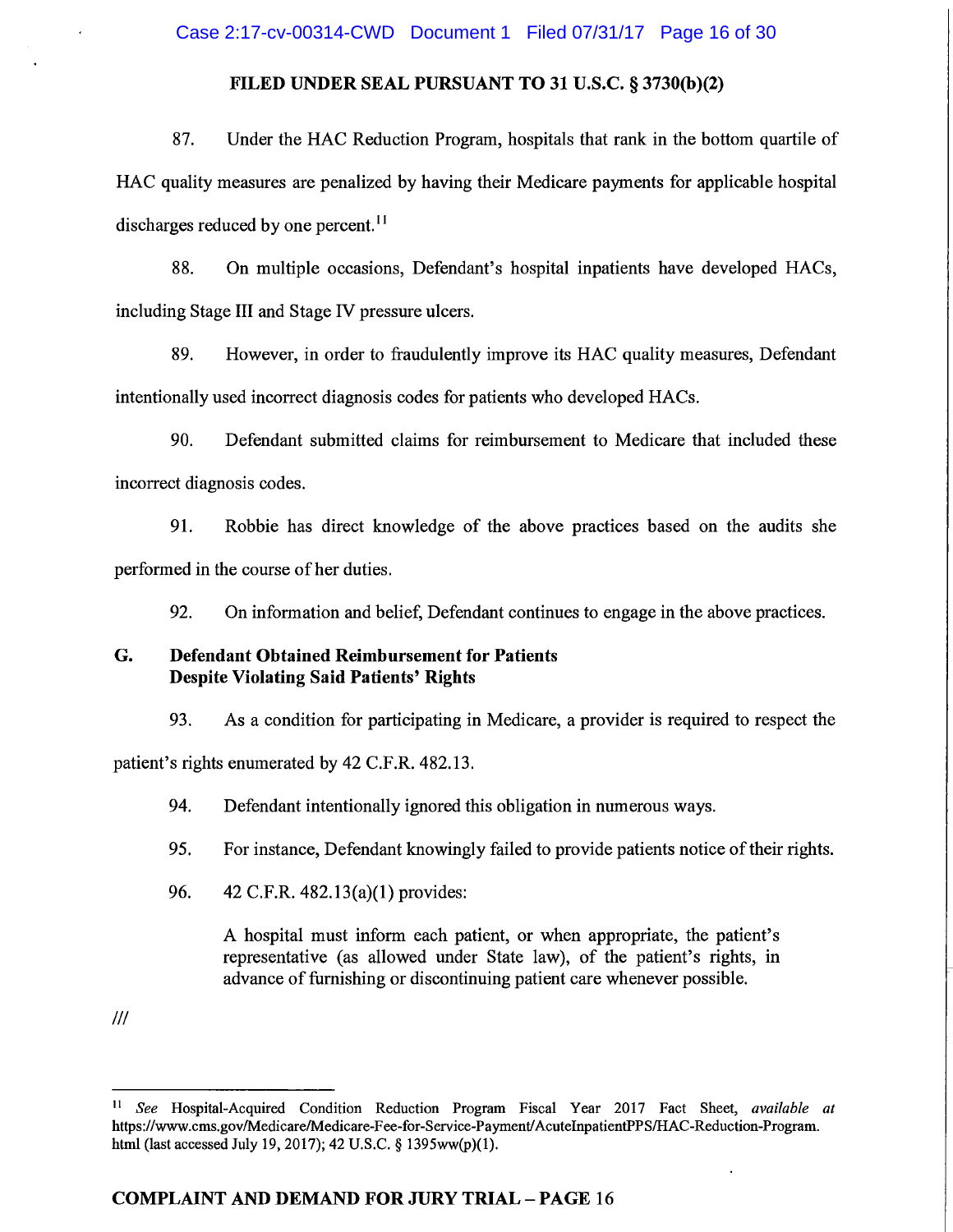# Case 2:17-cv-00314-CWD Document 1 Filed 07/31/17 Page 17 of 30

# FILED UNDER SEAL PURSUANT TO 31 U.S.C. § 3730(b)(2)

Specifically regarding the discontinuance of inpatient care, 42 C.F.R. 405.1205(b) 97. provides, in pertinent part:

> For all Medicare beneficiaries, hospitals must deliver valid, written notice of a beneficiary's rights as a hospital inpatient, including discharge appeal rights. The hospital must use a standardized notice, as specified by CMS.

CMS has prescribed the use of Form CMS-R-193, also known as the Important 98. Message from Medicare ("IM") form, as the standardized notice of beneficiary rights that a hospital must issue to inpatients upon discharge.<sup>12</sup>

99. Defendant routinely and knowingly failed to provide IM forms to Medicare beneficiaries upon discharge from inpatient care.

In an email, one of Defendant's directors admitted to being aware that Defendant 100. failed to provide IM forms, stating "The reason we are not getting to the delivery of these notices while the patient is in house is due to registration currently at a critical need. Both [redacted] and I are aware we are not compliant with this regulation." See Exhibit B (email from Director Dahlgren dated April 25, 2017).

Defendant also knowingly violated patients' rights by using handcuffs to restrain  $101.$ 

patients.

42 C.F.R. 482.13(e) provides: 102.

> All patients have the right to be free from physical or mental abuse, and corporal punishment. All patients have the right to be free from restraint or seclusion, of any form, imposed as a means of coercion, discipline, convenience, or retaliation by staff.

(emphasis added).<sup>13</sup> CMS interpretative guidelines for this regulation further specify that:

<sup>12</sup> See Hospital Discharge Appeal Notices, available at https://www.cms.gov/Medicare/Medicare-General-Information/BNI/HospitalDischargeAppealNotices.html (last accessed July 20, 2017).

<sup>&</sup>lt;sup>13</sup> A restraint is "Any manual method, physical or mechanical device, material, or equipment that immobilizes or reduces the ability of a patient to move his or her arms, legs, body, or head freely...." 42 U.S.C. § 482.13(e)(1)(i)(A).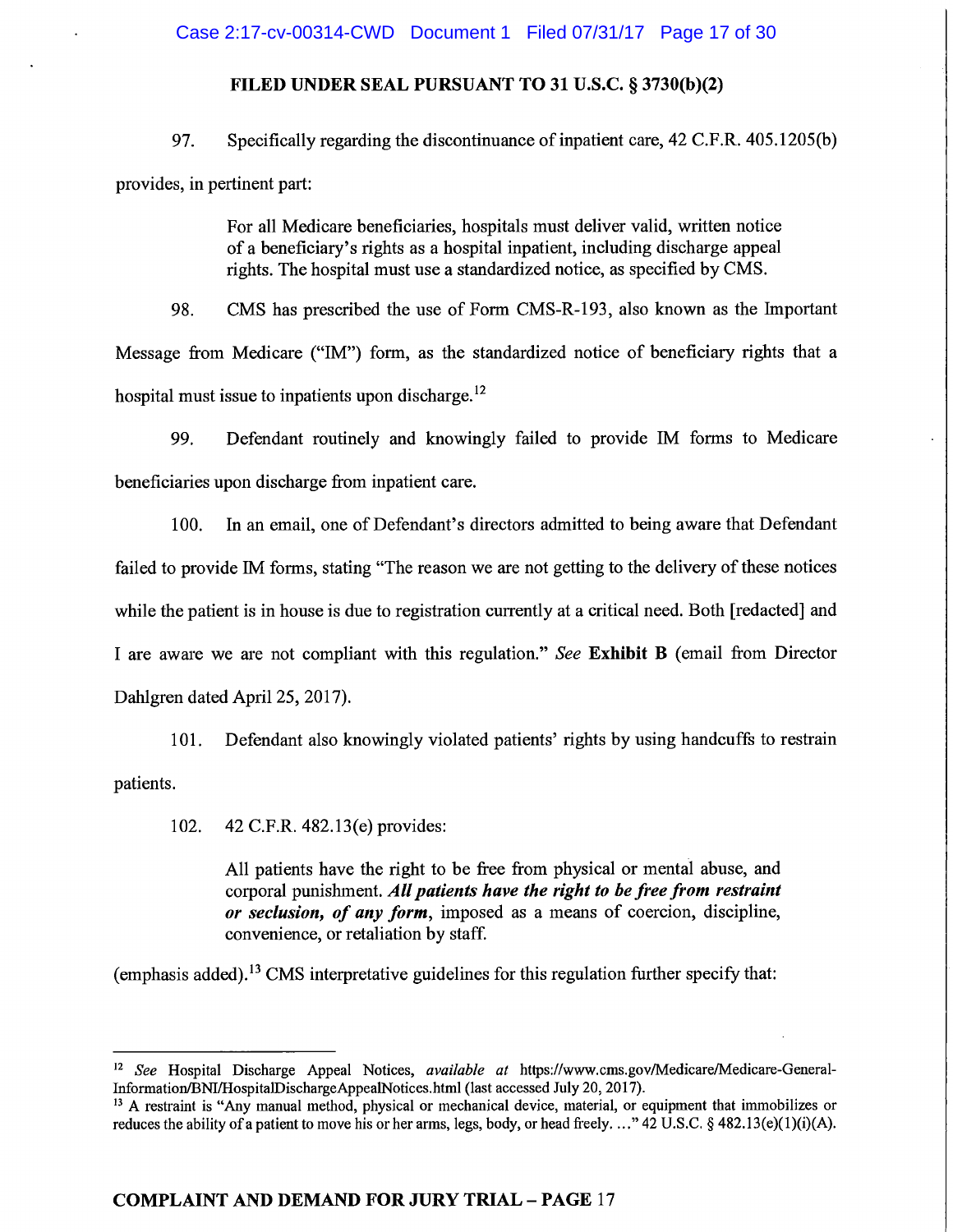The use of handcuffs, manacles, shackles, other chain-type restraint devices ... are considered law enforcement restraint devices and would not be considered safe, appropriate health care restraint intervention for use by hospital staff to restrain patients.<sup>14</sup>

(emphasis in original).

In violation of these regulations and guidelines, Defendant's hospital staff 103. intentionally used restraint devices, including handcuffs, to restrain patients.

104. In an email, one of Defendant's directors stated "we have had a couple instances" where handcuffs were applied to patients recently." See Exhibit  $C$  (email from Director Ewing dated Oct. 26, 2015).

On information and belief, Defendant did not train its hospital staff to follow the 105. patient restraint protocols under 42 U.S.C. § 482.13.

Although protecting patients' rights is a condition of participation in Medicare, 106. Defendant submitted claims for reimbursement for the care of Medicare beneficiaries whose rights Defendant knowingly violated.

107. Robbie directly observed numerous incidents of the above violations of patients' rights. Robbie reported these violations to Defendant's directors and officers.

On information and belief, Defendant continues to violate patients' rights, as 108. described above.

# VI. **DEFENDANT'S RETALIATION AGAINST RELATOR ROBBIE GARRETT**

In violation of the FCA and other statutes, Defendant retaliated against Robbie for 109. her attempts to stop the illegal activities alleged herein.

<sup>&</sup>lt;sup>14</sup> See CMS State Operations Manual, Appendix  $A -$  Survey Protocol, Regulations and Interpretative Guidelines for Hospitals, § 482.13(e), *available at https://www.cms.gov/Regulations-and-Guidance/Guidance/Manuals/downloads* /som107ap a hospitals.pdf (last accessed July 20, 2017).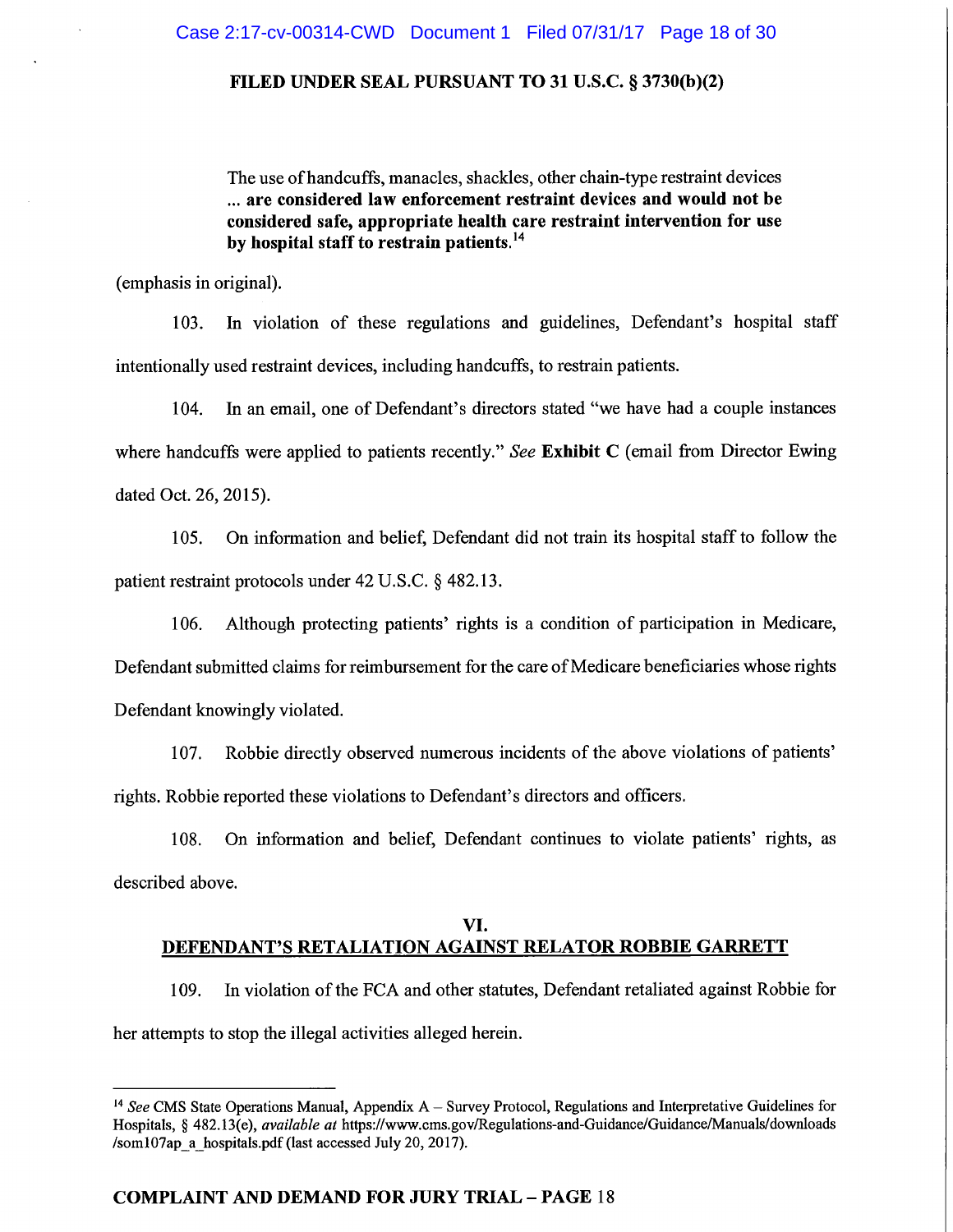110. 31 U.S.C. § 3730(h)(1) provides:

> Any employee, contractor, or agent shall be entitled to all relief necessary to make that employee, contractor, or agent whole, if that employee, contractor, or agent is discharged, demoted, suspended, threatened, harassed, or in any other manner discriminated against in the terms and conditions of employment because of lawful acts done by the employee, contractor, agent or associated others in furtherance of an action under [§ 3730] or other efforts to stop 1 or more violations of [Chapter 31].

In an effort to correct the illegal practices alleged herein, Robbie filed numerous 111.

reports and complaints to Defendant's officers and directors.

Instead of working with Robbie to ensure the hospital's compliance, Defendant's 112. officers and directors openly resisted Robbie's efforts.

113. On multiple occasions, Robbie was told to stop looking for violations.

On multiple occasions, Robbie was told that her efforts had caused or would cause 114.

Defendant to lose revenue.

Furthermore, Defendant engaged in a campaign of harassment, including 115. repeatedly subjecting Robbie to formal reprimands that have no basis in fact. For instance, Defendant once formally reprimanded Robbie for violating a policy that did not exist, and then created said policy after the fact.

After this harassment failed to deter Robbie, Defendant directly demanded that 116. Robbie resign from her position. This was a termination in all but name; Robbie was explicitly told that staying on was not an option. Robbie resigned on July 24, 2017.

117. Defendant's actions against Robbie are in retaliation for her efforts to stop Defendant's violations of the FCA and other applicable laws and regulations.

 $III$ 

 $III$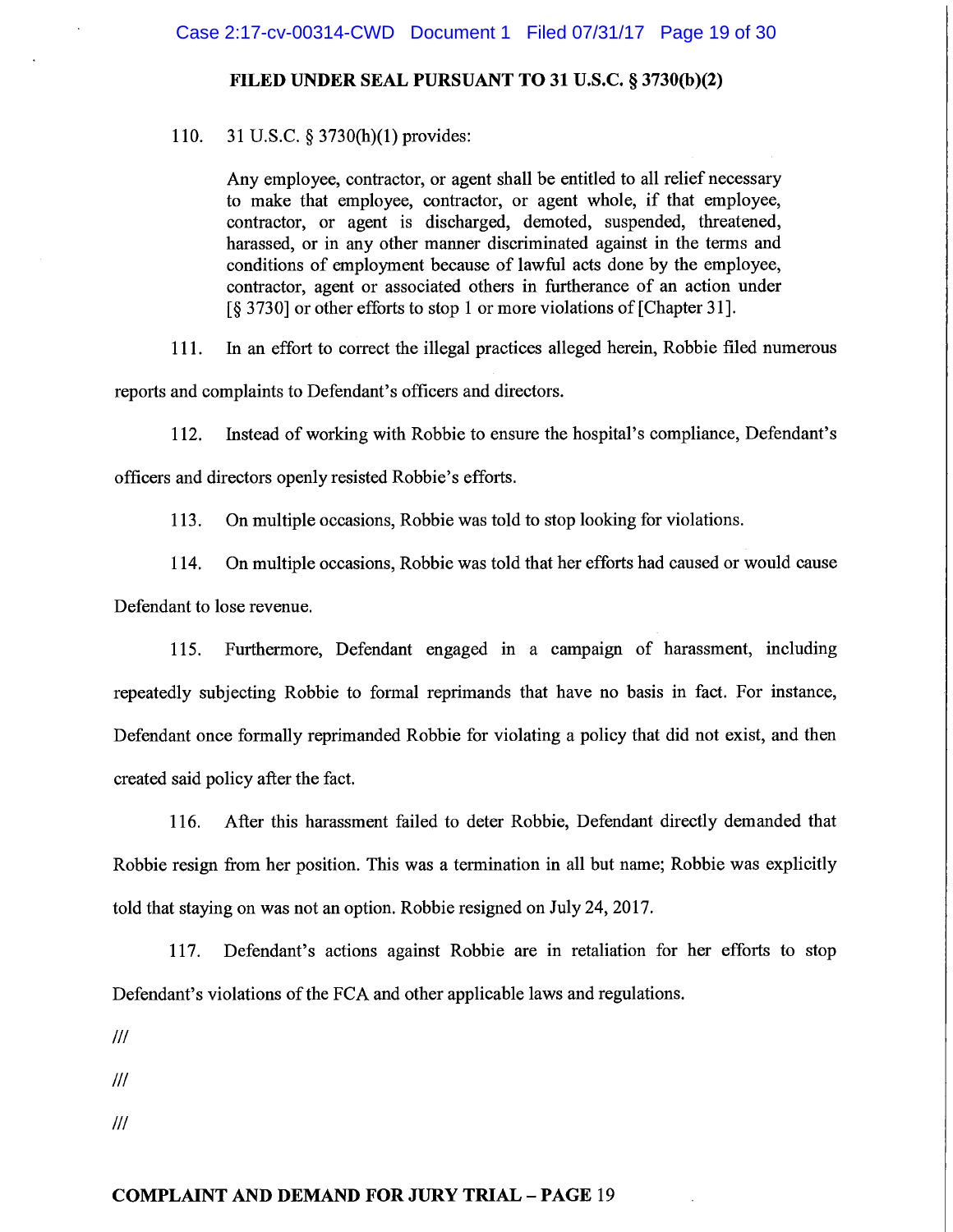# VII. THE STATUTORY FRAMEWORK

#### A. The False Claims Act

The False Claims Act, 31 U.S.C. §§ 3729 et seq., (the "FCA"), reflects Congress's 118. objective to "enhance the Government's ability to recover losses as a result of fraud against the Government." S. Rep. No. 99-345, at 1 (1986). As relevant here, the FCA establishes treble damages liability for an individual or entity that:

- a. "knowingly presents, or causes to be presented, a false or fraudulent claim for payment or approval," 31 U.S.C.  $\S$  3729(a)(l)(A);
- b. "knowingly makes, uses, or causes to be made or used, a false record or statement material to a false or fraudulent claim, id.  $\S 3729(a)(1)(B)$ ; or
- c. "conspires to defraud the Government by getting a false or fraudulent claim allowed or paid," id. § 3729(a)(l)(C).

119. "Knowing," within the meaning of the FCA, is defined to include reckless

disregard and deliberate indifference. Id.

120. In addition to treble damages, the FCA also provides for assessment of a civil penalty for each violation or each false claim.<sup>15</sup>

121. The FCA also provides for payment of a percentage of the Government's recovery

to a private individual who brings suit on behalf of the Government (the "Relator") under the FCA.

See 31 U.S.C. § 3730(d).

122. Furthermore, the FCA protects individuals who attempt to bring a Relator action under, or stop violations of, the FCA. See 31 U.S.C. § 3790(h).

<sup>&</sup>lt;sup>15</sup> Pursuant to the Federal Civil Penalties Inflation Adjustment Act of 1990, as amended by the Debt Collection Improvement Act of 1996, 28 U.S.C. § 2461, FCA civil penalties are: (a) \$5,500 to \$11,000 for violations occurring from September 29, 1999, to November 2, 2015; (b) \$10,781 to \$21,563 for violations occurring from November 2, 2015, to February 3, 2017; and (c) \$10,957 to \$21,916 for violations occurring on or after February 4, 2017. See 28 C.F.R. 85.5.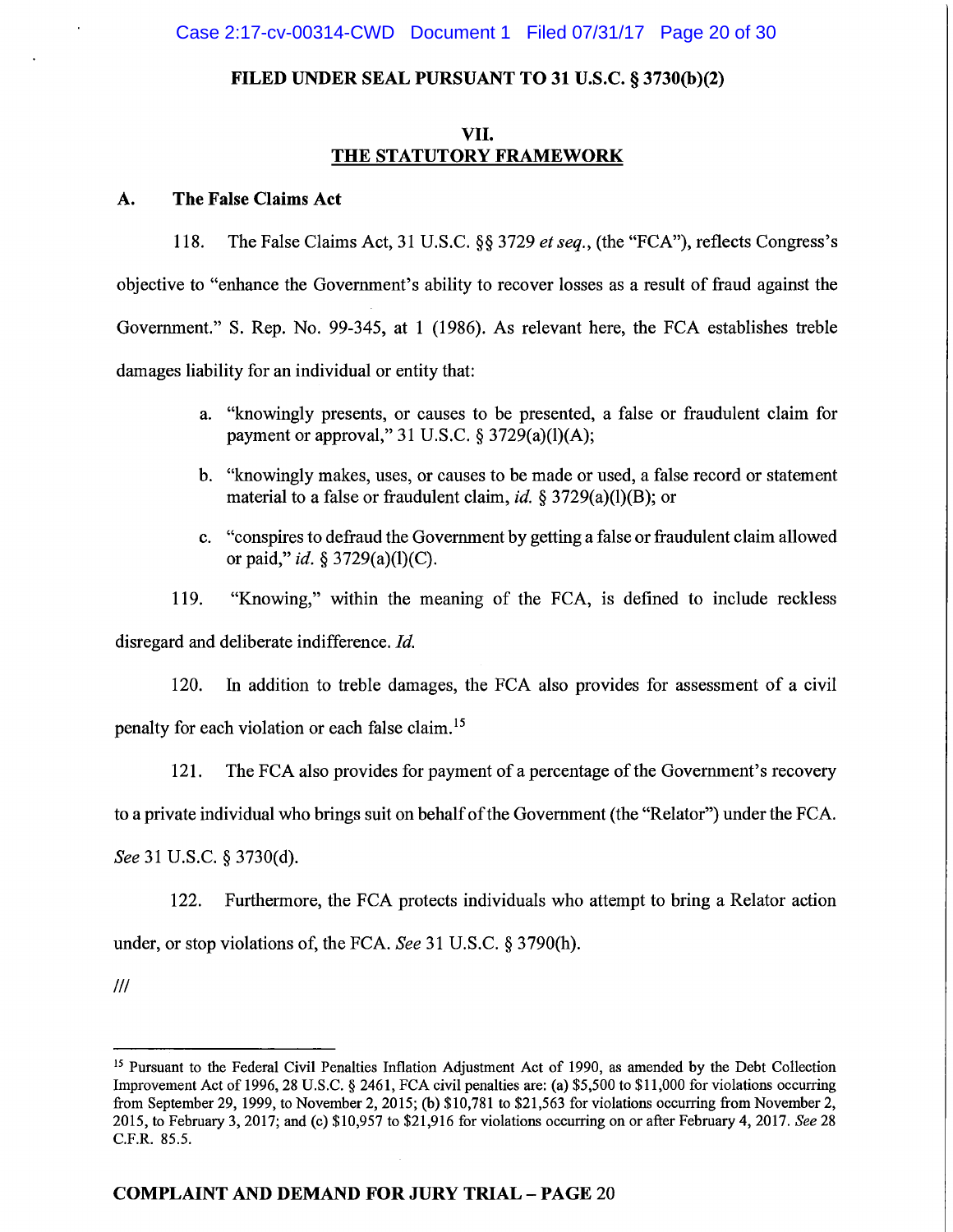123. Individuals who suffered retaliatory actions as a result of the foregoing are entitled to relief including reinstatement, back pay, interest, special damages, and litigation costs and reasonable attorneys' fees. Id.

#### **B.** The Medicare Program

In 1965, Congress enacted Title XVIII of the Social Security Act, known as the 124. Medicare program, to pay for certain healthcare services provided to certain segments of the population. Entitlement to Medicare is based on age, disability, or affliction with end-stage renal disease. See 42 U.S.C. §§ 1395 et seq.

125. HHS, through CMS, administers the Medicare program.

Part A of the Medicare program authorizes payment of federal funds for inpatient 126. hospital services and other health services. See generally Medicare Benefit Policy Manual at Chapter  $1.^{16}$ 

127. Part B of the Medicare program authorizes payment of federal funds for outpatient medical and other health services. See generally Medicare Benefit Policy Manual at Chapter 15.<sup>17</sup>

128. CMS enters into agreements with healthcare providers such as Defendant to establish their eligibility to participate in the Medicare program. Individuals or entities who are participating providers in Medicare, such as Defendant, may seek reimbursement from CMS for services rendered to patients who are program beneficiaries.

 $III$ 

 $III$ 

 $III$ 

<sup>&</sup>lt;sup>16</sup> Available at https://www.cms.gov/Regulations-and-Guidance/Guidance/Manuals/downloads/bp102c01.pdf (last accessed July 18, 2017).

<sup>&</sup>lt;sup>17</sup> Available at https://www.cms.gov/Regulations-and-Guidance/Guidance/Manuals/downloads/bp102c15.pdf (last accessed July 18, 2017).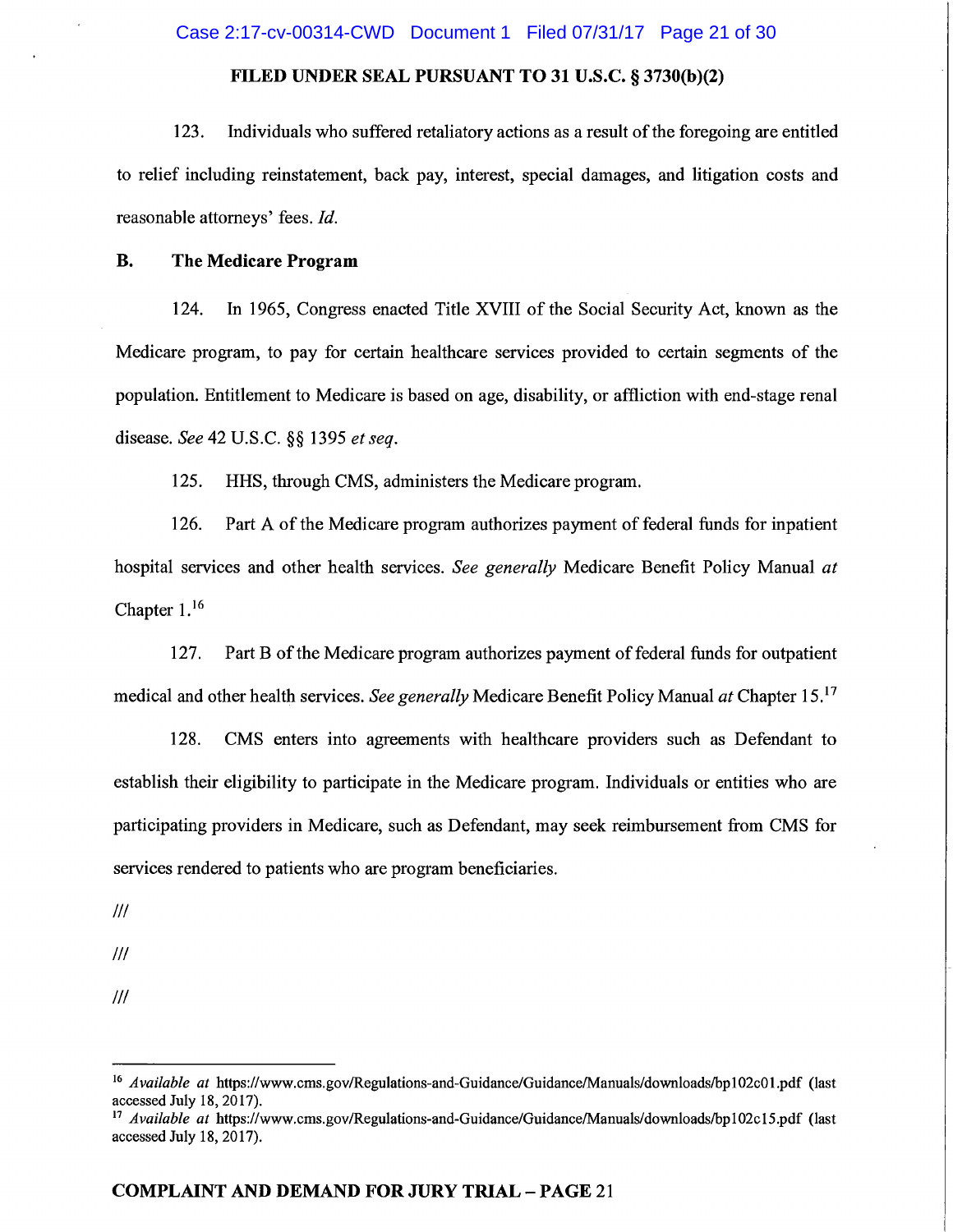129. During the times relevant herein, to become an authorized participant in Medicare

Part A, a provider must certify as follows:

I agree to abide by the Medicare laws, regulations and program instructions that apply to this provider. ... I understand that payment of a claim by Medicare is conditioned upon the claim and the underlying transaction complying with such laws, regulations, and program instructions ..., and on the provider's compliance with all applicable conditions of participation in Medicare.

Medicare Enrollment Application: Institutional Providers, CMS Form-855A, at 48.<sup>18</sup>

130. During all times relevant herein, to become an authorized participant in Medicare

Part B, a provider has been required to certify as follows:

I agree to abide by the Medicare laws, regulations and program instructions that apply to this supplier. ... I understand that payment of a claim by Medicare is conditioned upon the claim and the underlying transaction complying with such laws, regulations, and program instructions ..., and on the supplier's compliance with all applicable conditions of participation in Medicare.

Medicare Enrollment Application: Clinics/Group Practices, CMS Form-855B, at 31.<sup>19</sup>

In order to receive reimbursement from Medicare, providers such as Defendant 131.

must submit a claim form. See Form CMS-1500, attached hereto as Exhibit D.<sup>20</sup> That claim form

requires the provider to make the following certification:

In submitting this claim for payment from federal funds, I certify that: 1) the information on this form is true, accurate and complete ... 3) I have provided or will provide sufficient information required to allow the government to make an informed eligibility and payment decision; 4) this claim, whether submitted by me or on my behalf by my designated billing company, complies with all applicable Medicare and/or Medicaid laws, regulations, and program instructions for payment.

...

*Id.*, at 2.

<sup>&</sup>lt;sup>18</sup> Available at https://www.cms.gov/Medicare/CMS-Forms/CMS-Forms/downloads/cms855a.pdf (last accessed July 18, 2017).

<sup>&</sup>lt;sup>19</sup> Available at https://www.cms.gov/Medicare/CMS-Forms/CMS-Forms/downloads/cms855b.pdf (last accessed July  $7, 2017.$ 

<sup>&</sup>lt;sup>20</sup> Exhibit D is a true and correct copy of Form CMS-1500 (approved OMB-0938-1197 form 1500 (02-12)), *available* at https://www.cms.gov/Medicare/CMS-Forms/CMS-Forms/downloads/cms1500.pdf (last accessed June 7, 2017).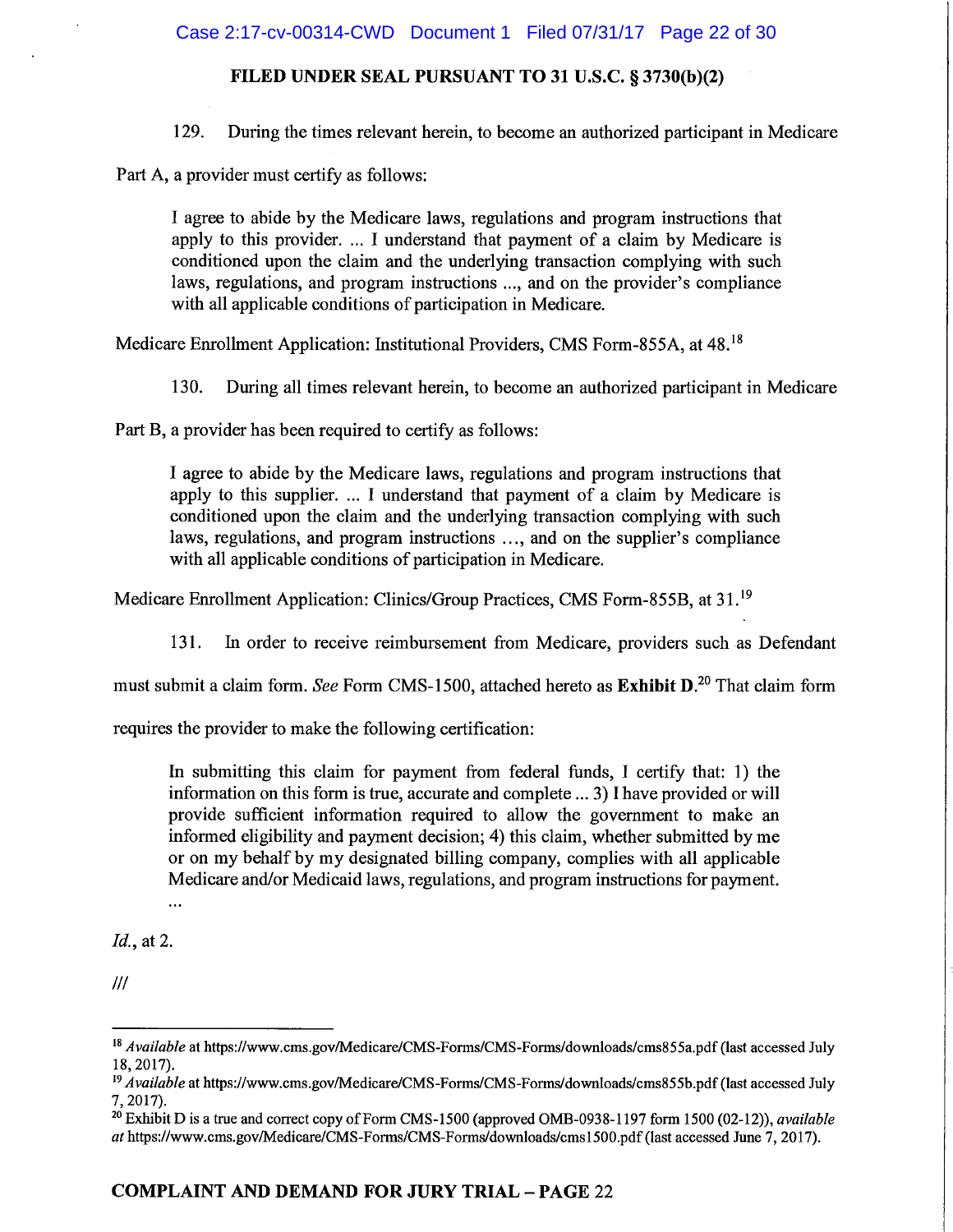Case 2:17-cv-00314-CWD Document 1 Filed 07/31/17 Page 23 of 30

### FILED UNDER SEAL PURSUANT TO 31 U.S.C. § 3730(b)(2)

132. The submission of such a certification, if false, is a violation of the FCA. 31 U.S.C.

 $§$  3729(a).

133. Each such false certification is a separate violation of the FCA.

#### $\mathbf{C}$ . The Emergency Medical Treatment and Labor Act

134. The Emergency Medical Treatment and Labor Act, 42 U.S.C. § 1395dd (the "EMTALA"), provides:

A participating hospital may not delay provision of an appropriate medical screening examination ... or further medical examination and treatment ... in order to inquire about the individual's method of payment or insurance status.

42 U.S.C. § 1395dd(h).

135. Defendant's hospital is a "participating hospital" within the meaning of  $§ 1395dd(h).$ 

136. The EMTALA is a "Medicare law" within the meaning of CMS Forms 855A, 855B, and 1500.

137. The certification accompanying each CMS-1500 form submitted for reimbursement for services provided to a patient whose care violated the EMTALA is a false certification. The submission of such a false certification is a violation of the FCA. 31 U.S.C.  $§$  3729(a).

Each such false certification is a separate violation of the FCA. 138.

139. 42 U.S.C. § 1395dd(d)(1)(A) imposes upon participating hospitals a "civil monetary penalty of not more than \$50,000" for each violation of the EMTALA.

# VIII. **FIRST CLAIM FOR RELIEF** FEDERAL FALSE CLAIMS ACT: PRESENTATION OF FALSE CLAIMS

140. Relators repeat and re-allege all preceding paragraphs of the Complaint inclusive. as if fully set forth herein.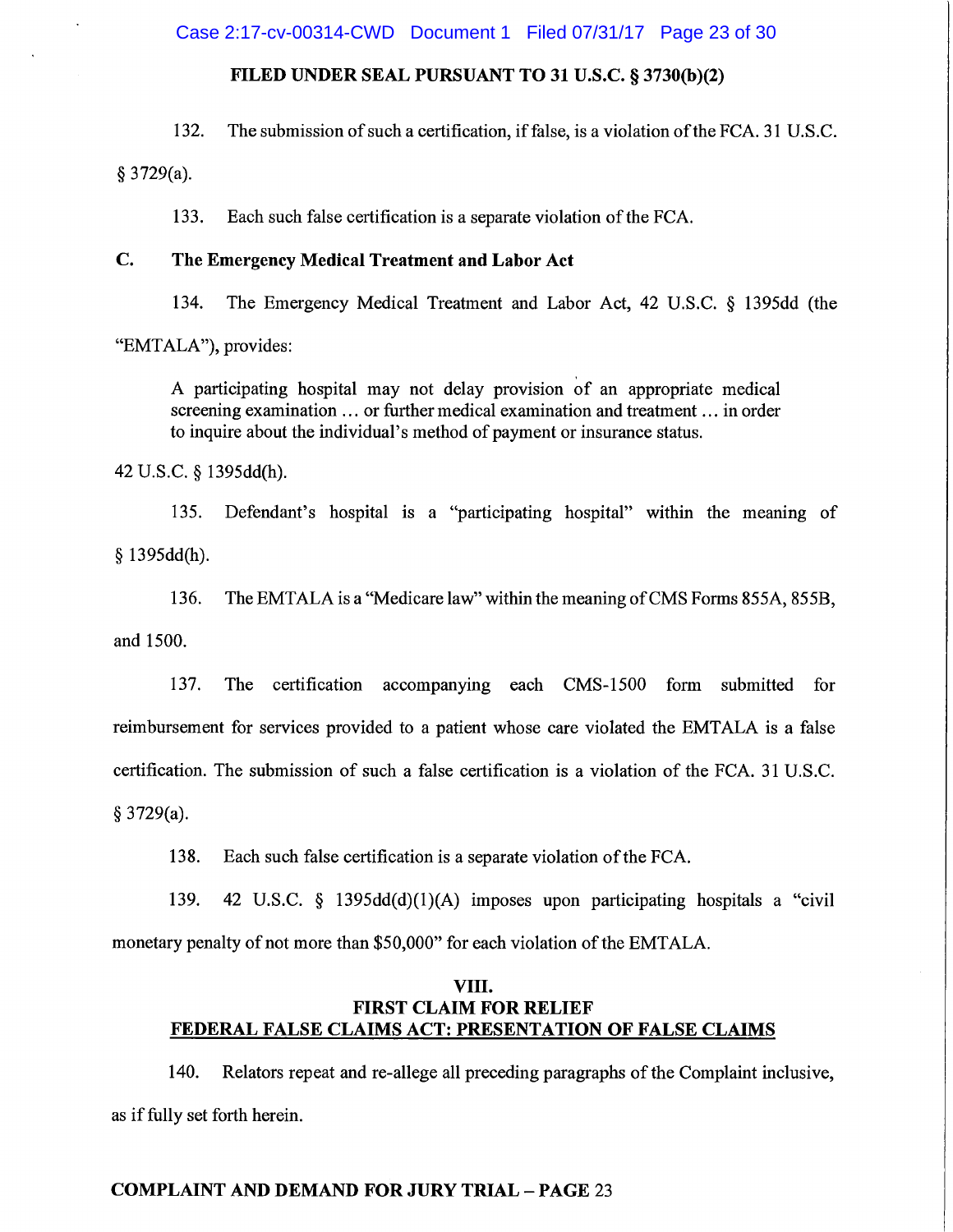- 141. Throughout the statutory period, Defendant presented claims for:
	- services that were rendered at facilities which Defendant fraudulently represented a. as provider-based facilities;
	- b. services that were rendered by non-physician practitioners, but billed as having been rendered by physicians;
	- c. services resulting from inpatient admissions unaccompanied by a physician's orders:
	- d. services misclassified as inpatient services;
	- e. services provided to patients whose treatments were delayed in violation of the EMTALA;
	- $f_{\cdot}$ services for which Defendant deliberately used incorrect diagnosis codes to circumvent the HAC Reduction Program; and
	- g. services provided to patients whose enumerated rights were violated.

142. For each of its claims for reimbursement, Defendant certified that the information it was providing was true, accurate and complete; that it had provided or would provide sufficient information for CMS to determine eligibility; and that the claim complied with all applicable Medicare laws, regulations, and instructions for payment.

143. Each such certification was false, for the reasons described above.

144. Accordingly, Defendant knowingly presented false or fraudulent claims to CMS for payment in violation of 31 U.S.C.  $\S$  3729(a)(l) (2000), and, as amended, 31 U.S.C.  $§ 3729(a)(1)(A).$ 

The submission by Defendant of these false claims caused the Government, through 145. its agency CMS and that agency's Medicare program, to pay out sums that it would not have paid if CMS had been made aware of the falsity of Defendant' claims and certifications.

146. Each false or fraudulent claim submitted to the United States is a separate violation of the FCA.

 $III$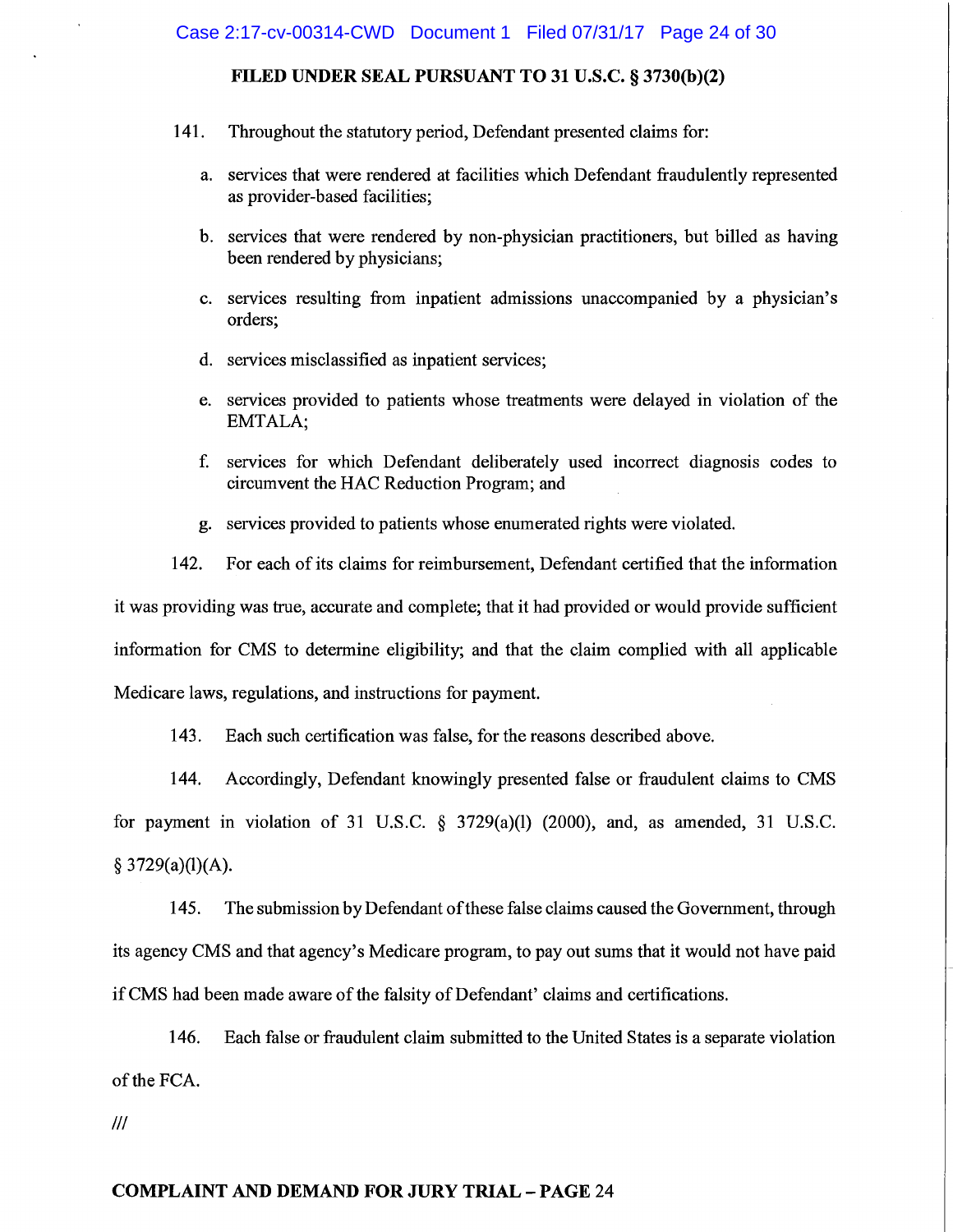#### 147. By reason of the false or fraudulent claims that Defendant knowingly presented, the

United States has been damaged, and continues to be damaged, in a substantial amount to be proven at trial. Relators therefore respectfully request an order awarding the United States treble damages plus a civil monetary penalty for each violation, and awarding Relators the maximum award permitted under 31 U.S.C. § 3730(d).

# IX. **SECOND CLAIM FOR RELIEF** FEDERAL FALSE CLAIMS ACT: MAKING OR USING **FALSE RECORD OR STATEMENT TO CAUSE FALSE CLAIM TO BE PAID**

148. Relators repeat and re-allege all preceding paragraphs of the Complaint inclusive, as if fully set forth herein.

149. As described above, throughout the statutory period, Defendant knowingly and falsely certified, stated, and/or represented that the information it was providing was true, accurate and complete; that it had provided or would provide sufficient information for CMS to determine eligibility; and that the claim complied with all applicable Medicare laws, regulations, and instructions for payment.

150. Defendant used false records and statements when they submitted these claims for reimbursement including, but not limited to, maintaining false addresses for its off-campus facilities.

151. Accordingly, Defendant knowingly used false records or statements material to false or fraudulent claims to CMS for payment in violation of 31 U.S.C.  $\S 3729(a)(1)(B)$ .

152. The submission by Defendant of these false records or statements caused the Government, through its agency CMS and through that agency's Medicare program, to pay out sums that it would not have paid if CMS had been made aware of the falsity of Defendant's records or statements.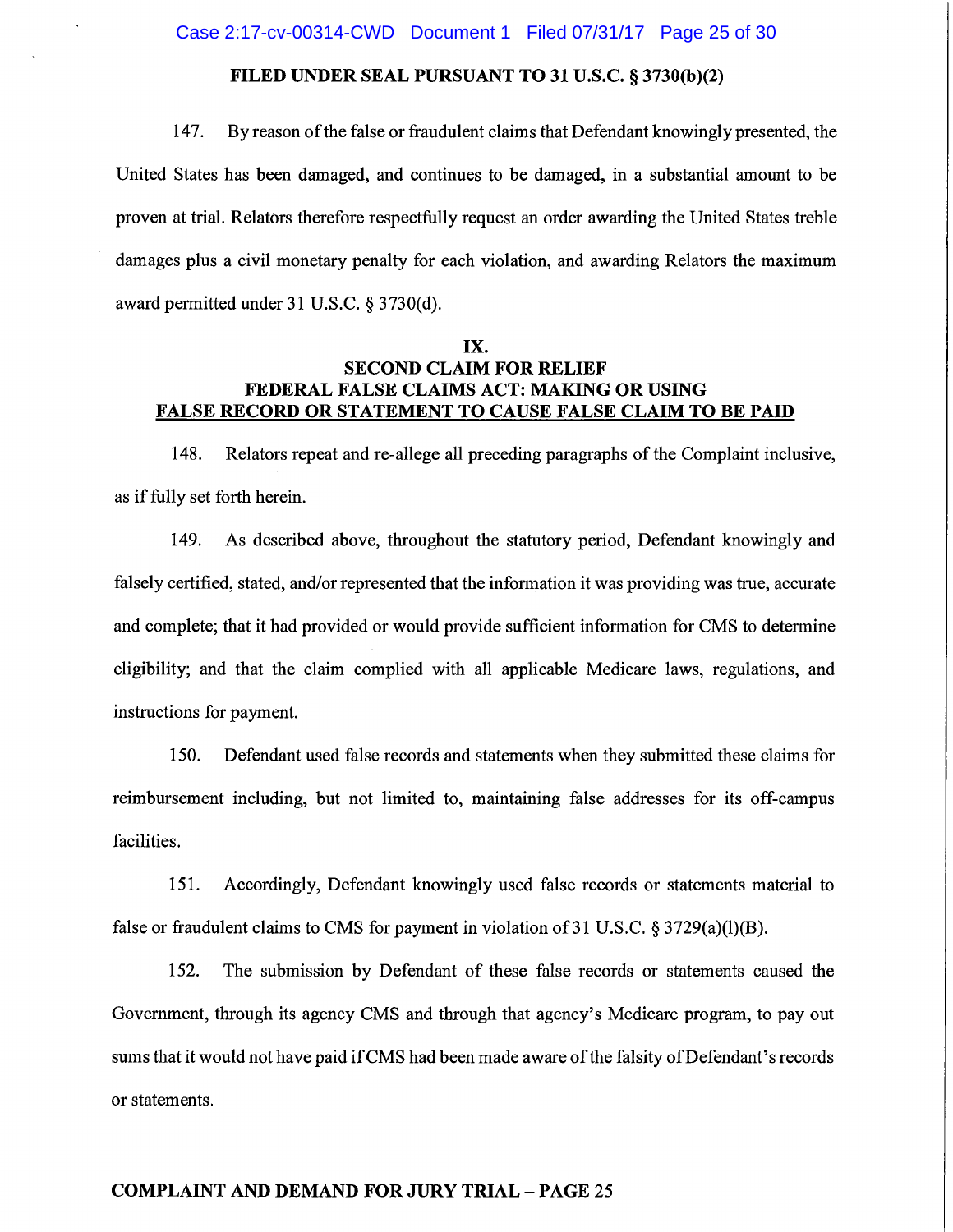Case 2:17-cv-00314-CWD Document 1 Filed 07/31/17 Page 26 of 30

## FILED UNDER SEAL PURSUANT TO 31 U.S.C. § 3730(b)(2)

153. Each submission of a false record or statement is a separate violation of the FCA.

By reason of the false or fraudulent records or statements that Defendant knowingly 154. submitted, the United States has been damaged, and continues to be damaged, in a substantial amount to be proven at trial. Relators therefore respectfully request an order awarding the United States treble damages plus a civil monetary penalty for each violation, and awarding Relators the maximum award permitted under 31 U.S.C. § 3730(d).

# Х. **THIRD CLAIM FOR RELIEF** FEDERAL FALSE CLAIMS ACT: CONSPIRING TO SUBMIT FALSE CLAIMS

155. Relators repeat and re-allege all preceding paragraphs of the Complaint inclusive, as if fully set forth herein.

156. As set forth above, Defendant conspired with unnamed co-conspirators to seek and obtain from CMS reimbursement by submitting claims that violated Medicare laws, regulations, and instructions for payment.

157. Accordingly, Defendant knowingly conspired to defraud the Government by getting false or fraudulent claims allowed or paid, in violation of 31 U.S.C. § 3729(a)(3) (1986), and conspired to commit violations of 31 U.S.C.  $\S$ § 3729(a)(1)(A) and 3729(a)(1)(B), in violation of 31 U.S.C. § 3729(a)(1)(C) (2009).

158. By reason of the false or fraudulent claims that Defendant conspired to get allowed or paid, or by reason of its conspiracy to violate 31 U.S.C.  $\S$  3729(a)(1)(A) and 3729(a)(1)(B), the United States has been damaged, and continues to be damaged, in a substantial amount to be proven at trial. Relators therefore respectfully request an order awarding the United States treble damages plus a civil monetary penalty for each violation, and awarding Relators the maximum award permitted under 31 U.S.C. § 3730(d).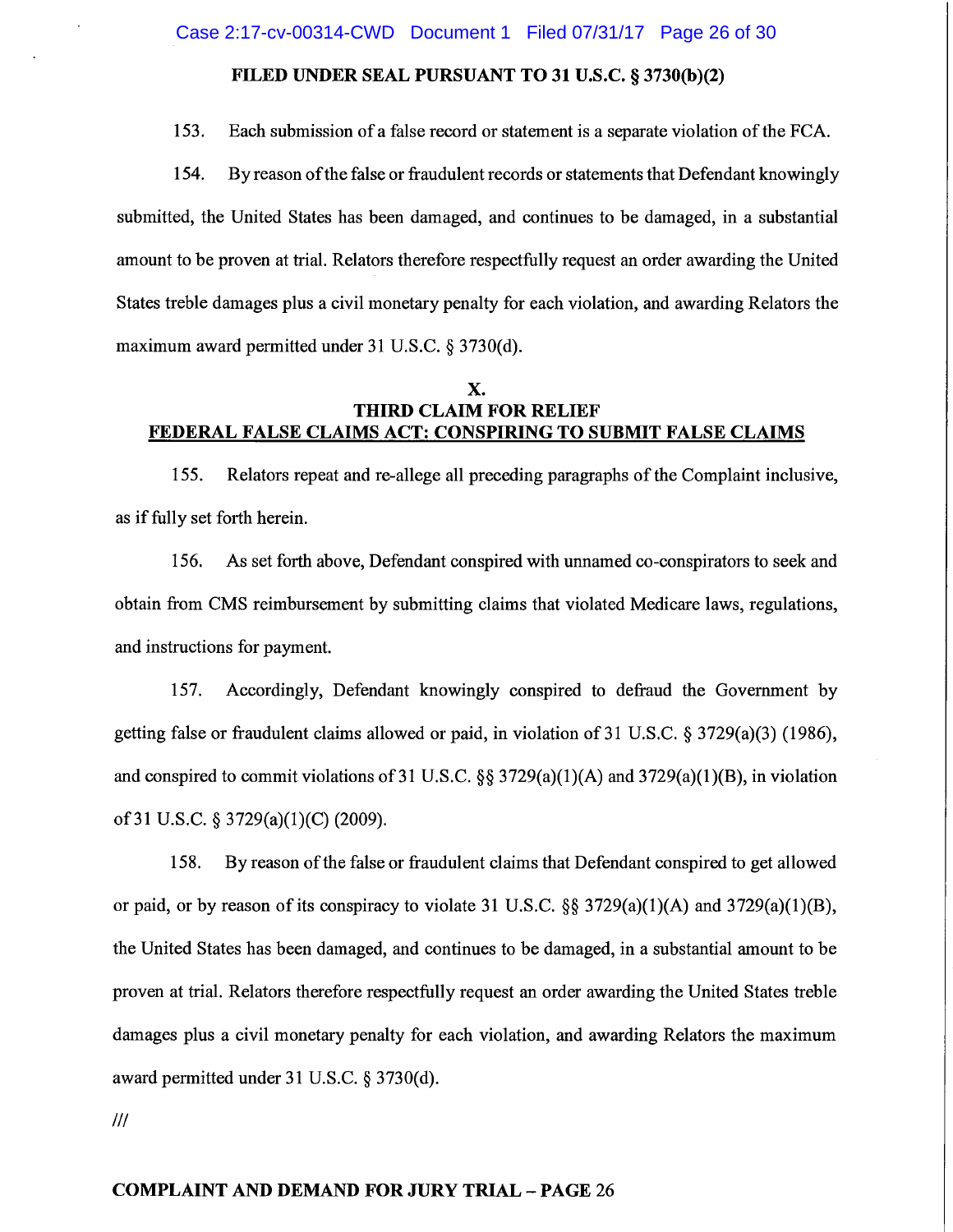# XI. **FOURTH CLAIM FOR RELIEF** FEDERAL FALSE CLAIMS ACT: RETALIATION

159. Relators repeat and re-allege all preceding paragraphs of the Complaint inclusive, as if fully set forth herein.

160. As set forth above, Robbie sought to stop Defendant's violations of the FCA and other laws. In response, Defendant engaged in retaliatory actions against Robbie, including harassment and termination.

161. By reason of Defendant's illegal retaliatory actions prohibited by 31 U.S.C. § 3730(h), Robbie has been damaged, and continues to be damaged, in an amount to be determined at trial. Relators respectfully request an order awarding Robbie re-instatement, damages, interest, costs and reasonable attorneys' fees under  $\S 3730(h)(2)$ .

# XII. **FIFTH CLAIM FOR RELIEF UNJUST ENRICHMENT**

162. Relators repeat and re-allege all preceding paragraphs of the Complaint inclusive, as if fully set forth herein.

As set forth above, the Government issued Medicare reimbursements to Defendant 163. based on Defendant's claims submitted in violation of Medicare laws, regulations, and instructions for payment.

164. The circumstances of Defendant's receipt of these monies from the Government, in an amount to be determined at trial, are such that, in equity and in good conscience, Defendant should not be permitted to retain such monies.

 $III$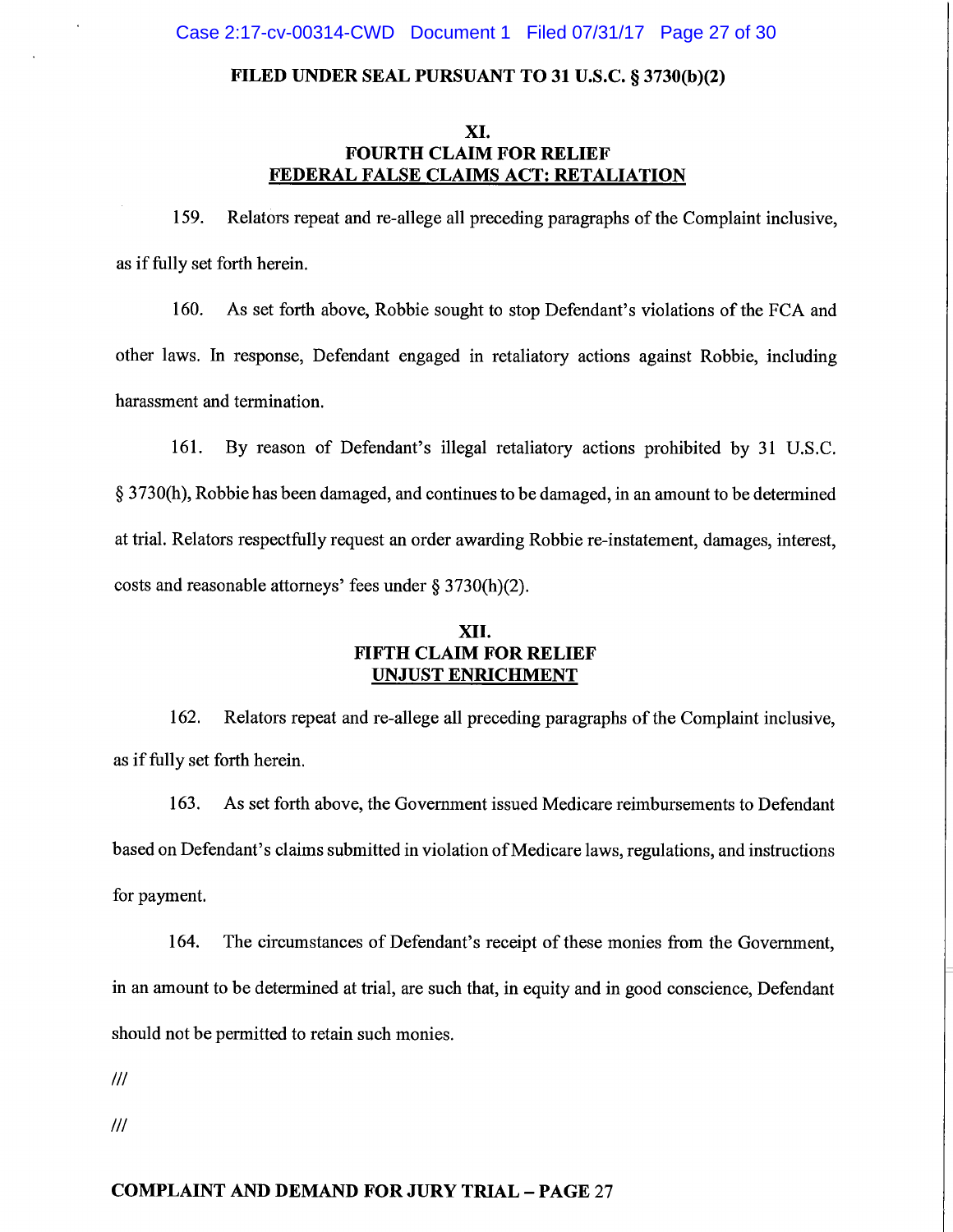Case 2:17-cv-00314-CWD Document 1 Filed 07/31/17 Page 28 of 30

# FILED UNDER SEAL PURSUANT TO 31 U.S.C. § 3730(b)(2)

165. By reason of Defendant's unjust enrichment, Relators respectfully request an

order requiring Defendant to disgorge all monies it received as a result of the illicit scheme

described herein.

# **PRAYER FOR RELIEF**

**WHEREFORE, Relators respectfully request that this Court enter judgment in their favor and** 

that of the United States, and against Defendant, granting the following:

- $(A)$ On the First, Second, and Third Claims for Relief (violations of the FCA, 31 U.S.C. §§  $3729(a)(1)(A)$ ,  $3729(a)(1)(B)$ , and  $3729(a)(1)(C)$ ), an award to the United States for treble its damages, in an amount to be determined at trial, plus a statutory penalty for each false claim submitted in violation of the FCA;
- (B) On the First, Second and Third Claims for Relief, an award to the United States in the amount of \$50,000 for each violation of the EMTALA, 42 U.S.C. § 1395dd, as proven at trial:
- $(C)$ On the First, Second, Third and Fifth Claims for Relief, an award to the United States for its costs pursuant to 31 U.S.C.  $\S 3729(a)(3)$ ;
- On the Fourth Claim for Relief, an award to Relators for their costs and reasonable (D) attorneys' fees pursuant to 31 U.S.C. § 3730(h)(2);
- $(E)$ On the First, Second, and Third Claims for Relief, an award to Relators in the maximum amount permitted under 31 U.S.C. § 3730(d);
- $(F)$ On the Fourth Claim for Relief, an award to Robbie for her damages and interest, as well as reinstatement, pursuant to 31 U.S.C.  $\S 3730(h)(2)$ ;
- $(G)$ On the Fifth Claim for Relief (Unjust Enrichment); an award for the damages sustained by the United States, and amounts of monies illegally obtained from the United States and retained by Defendant, plus interest, costs, and expenses;
- $(H)$ And on all Claims for Relief,
	- 1. An award to Relators of the reasonable attorneys' fees, costs, and expenses they incurred in prosecuting this action;
	- 2. Awards to the United States and to Relators for their costs of court;
	- 3. Awards to the United States and to Relators for pre- and post-judgment interest at the rates permitted by law; and
- (I) An award of such other and further relief as this Court may deem to be just and proper.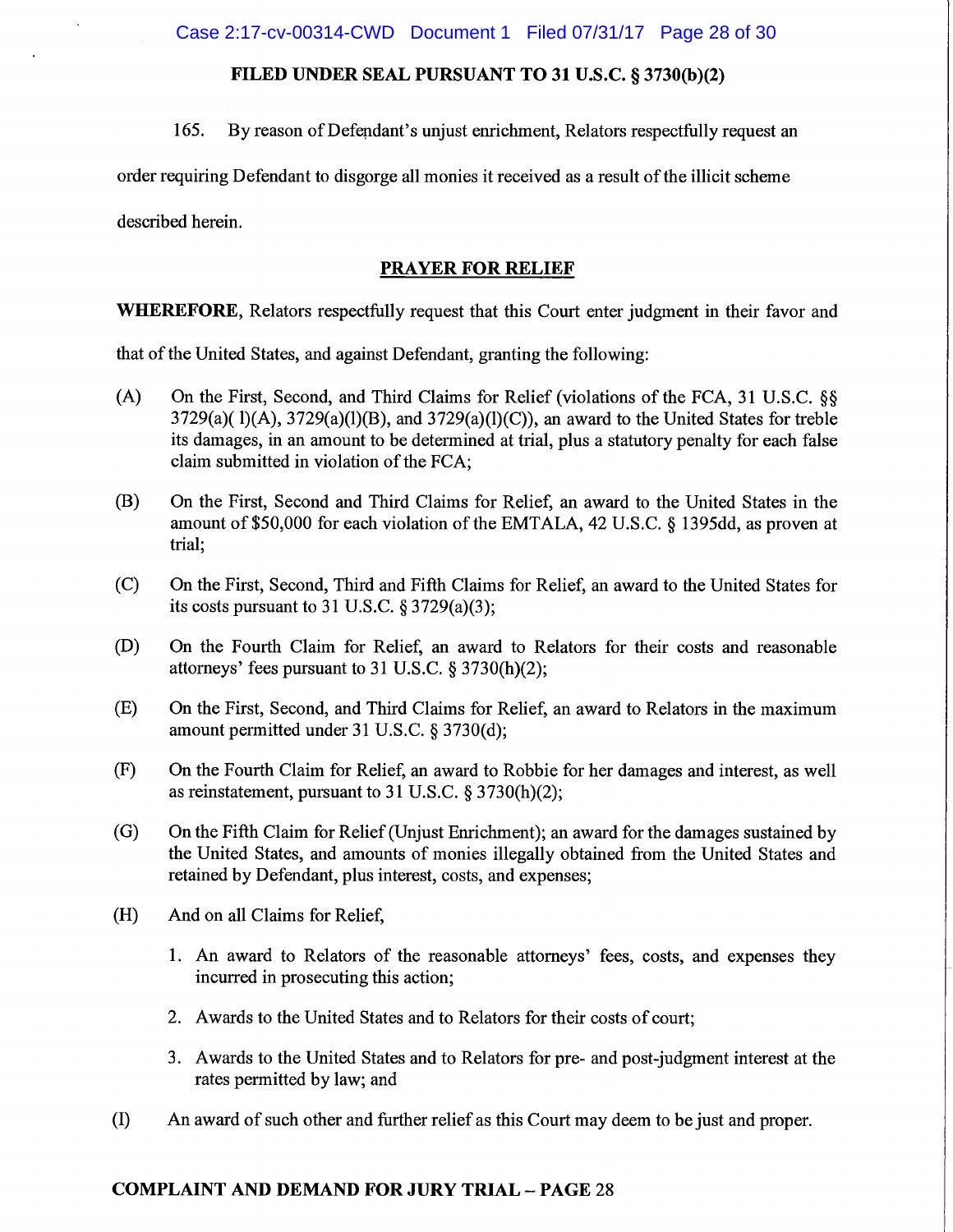Case 2:17-cv-00314-CWD Document 1 Filed 07/31/17 Page 29 of 30

FILED UNDER SEAL PURSUANT TO 31 U.S.C. § 3730(b)(2)

### **DEMAND FOR TRIAL BY JURY**

Pursuant to Rule 38(b) of the Federal Rules of Civil Procedure, Relators demand trial by jury on

all questions of fact raised by the Complaint.

Dated:

Respectfully submitted,

**CRAIG SWAPP & ASSOCIATES** 

Leo-Shishmanian (ID Bar No. 7414  $\lambda$ 3071 E. Franklin Road, Suite 302 Meridian, ID 83642  $(208)$  331-0167 (office)  $(208)$  375-2005 (fax) leo.shishmanian@craigswapp.com

JTB LAW GROUP, LLC Patrick S. Almondde

(pro hac vice application forthcoming) Jason T. Brown (pro hac vice application forthcoming)  $(877)$  561-0000 (office)  $(855) 582 - 5297$  (fax) jtb@jtblawgroup.com patalmonrode@jtblawgroup.com

Attorneys for Relators Robbie Garrett and James Daniel Garrett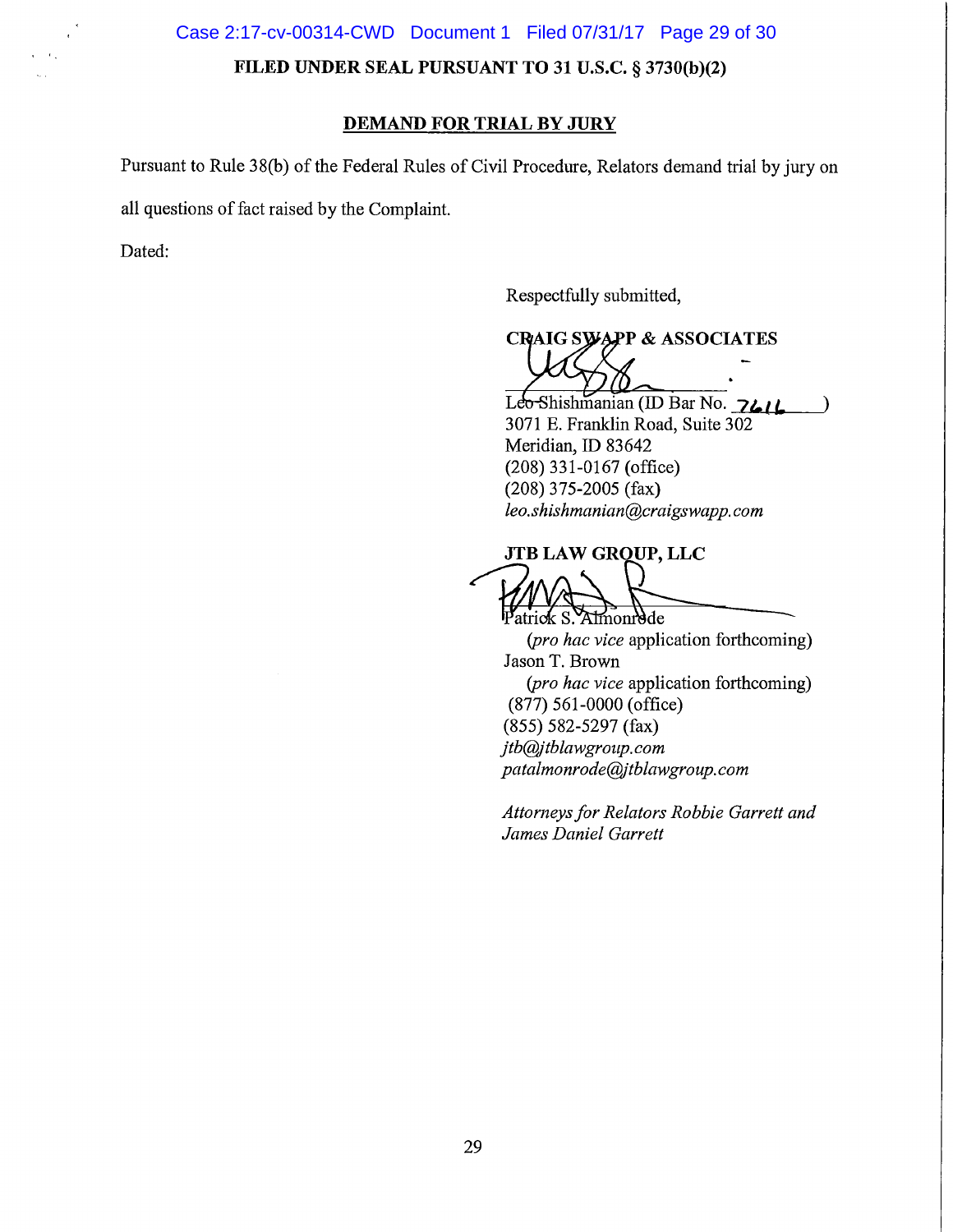## **CERTIFICATE OF SERVICE**

I hereby certify that on July  $\frac{31}{1}$ , 2017, I caused a true copy of the Complaint in the matter captioned United States of America ex rel. Robbie Garrett and James Daniel Garrett v. Kootenai *Hospital District*, to be served upon the following, along with written disclosure of substantially all material evidence and information possessed by Relators:

### by hand delivery to

**Bill Humphries Assistant United States Attorney** District of Idaho United States Attorney's Office Washington Group Plaza IV 800 E. Park Blvd., Suite 600 Boise, Idaho 83712

by USPS Registered Mail, Return Receipt Requested, to

Office of the Attorney General of the United States United States Department of Justice 950 Pennsylvania Avenue, NW Washington, DC 20530-0001

Leo Shishmanian

**COMPLAINT AND DEMAND FOR JURY TRIAL - PAGE 30**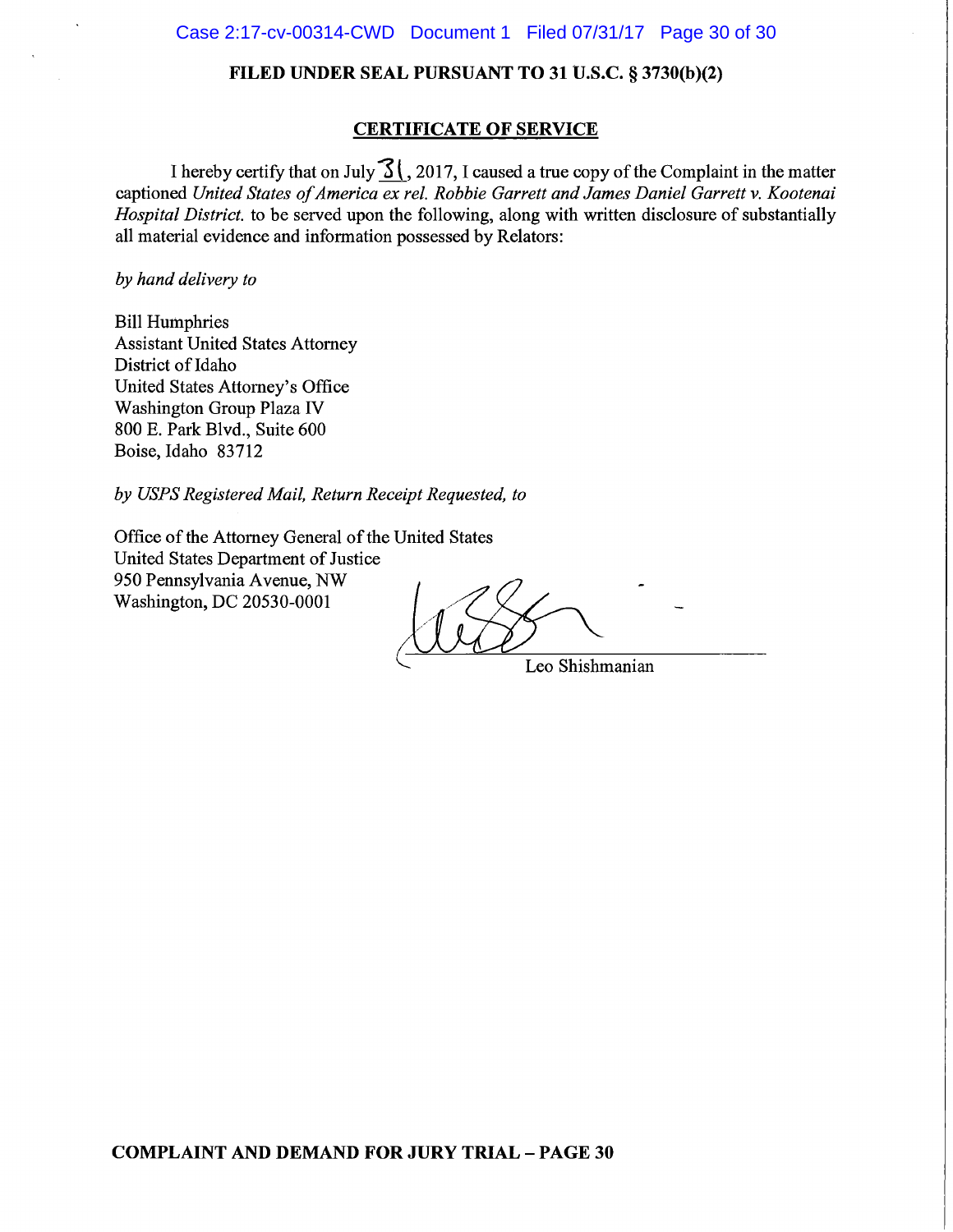From: Broesch, Charlotte Sent: Monday, May 09, 2016 2:16 PM To: Porter, Amanda; Dahlgren, Kathleen; Magera, Christiane; Mooney, Jeanna **Subject: RE: KM15977418** 

This patient was admitted through the transfer center and no orders were received. There were no orders noted in the system, and only a progress note with documentation of a response to a code. I do not see an H&P or DC summary noted. Registration was not able to verify information due to pt expiring shortly after arrival. There may be some concern since this patient expired in our facility without ever being admitted.... Char

From: Porter, Amanda Sent: Friday, May 06, 2016 1:44 PM To: Broesch, Charlotte Subject: FW: KM15977418

Char????

**Amanda Porter, CPC** 

**Coding Manager** 

# Kootenai Health

2003 Kootenai Health Way Coeur d'Alene, ID 83814

208.625.4345 phone 208.625.4434 fax aporter@kh.org kh.org

Confidentiality Statement: The contents of this email and any attachments are confidential. They are intended for the named recipients only. If you have received this email in error, please notify the system manager or the sender immediately and do not disclose or provide copies of the contents to anyone.

From: Mooney, Jeanna Sent: Wednesday, May 04, 2016 12:22 PM

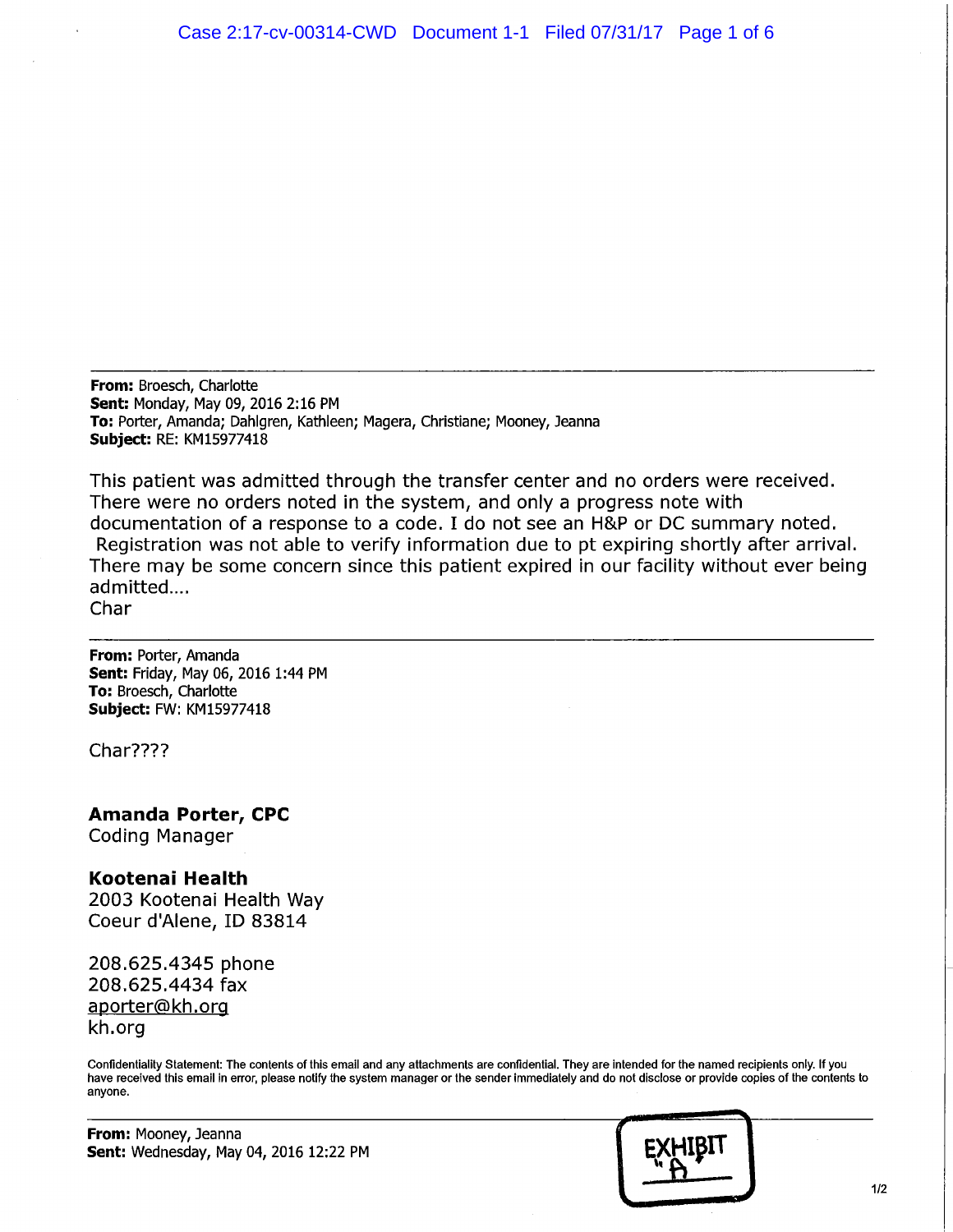#### 7/26/2017

To: Porter, Amanda; Broesch, Charlotte **Subject: RE: KM15977418** 

I have to get with Char on this one. This patient doesn't even have a conditions of admission in the chart.

#### Jeanna Mooney, RN-BSN

**Nurse Care Manager UR Specialist** jeanna.mooney@kh.org 208-625-4297

#### **CONFIDENTIALITY NOTICE:**

The contents of this email message and any attachments are intended solely for the addressee(s) and may contain confidential and/or privileged information and may be legally protected from disclosure. If you are not the intended recipient of this message or their agent, or if this message has been addressed to you in error, please immediately alert the sender by reply email and then delete this message and any attachments. If you are not the intended recipient, you are hereby notified that any use, dissemination, copying, or storage of this message or its attachments is strictly prohibited.

From: Porter, Amanda Sent: Wednesday, May 04, 2016 11:04 AM To: Mooney, Jeanna; Broesch, Charlotte **Subject: KM15977418** 

Hi Ladies,

Can you review, no status order and little documentation?

Thank you,

# **Amanda Porter, CPC**

**Coding Manager** 

# Kootenai Health

2003 Kootenai Health Way Coeur d'Alene, ID 83814

208.625.4345 phone 208.625.4434 fax aporter@kh.org kh.org

Confidentiality Statement: The contents of this email and any attachments are confidential. They are intended for the named recipients only. If you have received this email in error, please notify the system manager or the sender immediately and do not disclose or provide copies of the contents to anyone.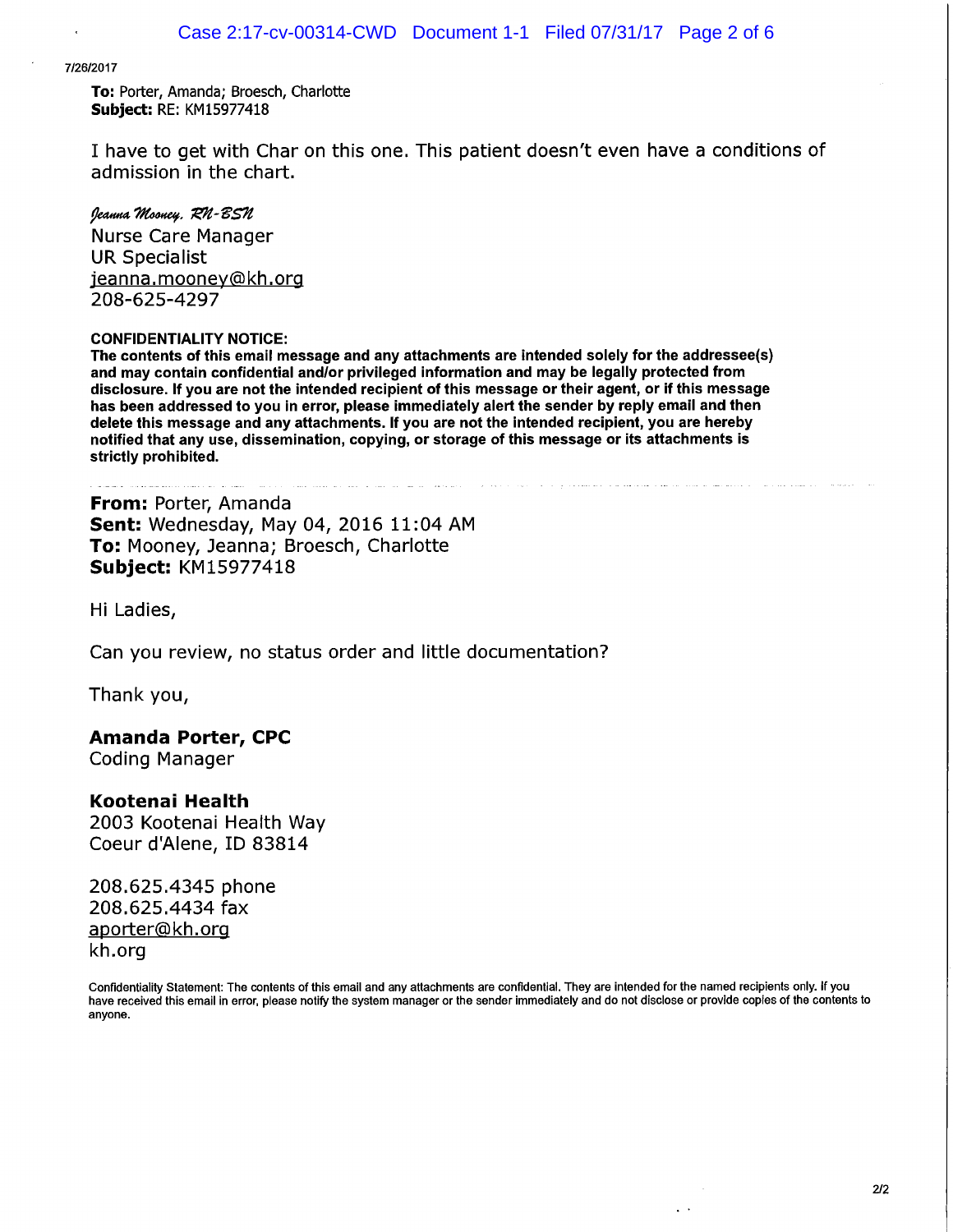**From:** Dahlgren, Kathleen Sent: Tuesday, April 25, 2017 2:23 PM To: Harling, Robyn < RHarling@kh.org>; Sauve, Lori < LSauve@kh.org> Cc: Schneider, Corin <CSchneider@kh.org> **Subject: RE: Document1** 

Robyn, We have reviewed our current policy and I believe these issues are currently being addressed. I guess, I need to understand your perspective and your concern about not meeting the intent.

The reason we are not getting to the delivery of these notices while the patient is in house is due to registration staffing currently at a critical need. Both Lori and I are aware we are not compliant with this regulation.

Hence, we have reached out to Corin to help us manage the delivery of those IM notices after the patient status has been changed by care management and well after registration has done their registration process.

I would truly appreciate your perspective on where you believe we are non compliant with the current policy and the regulation????

Kathleen Dahlgren, RHIT, CCS Executive Director, Revenue Cycle

Kootenai Health 2003 Kootenai Health Way Coeur d'Alene, ID 83814

208.625-4390 phone PLEASE NOTE NEW PHONE NUMBER 208-818-9552 cell 208.666.3963 fax kdahlgren@kh.org PLEASE NOTE NEW EMAIL ADDRESS kootenaihealth.org





Confidentiality Statement: The contents of this email and any attachments are confidential. They are intended for the named recipients only. If you have received this email in error, please notify the system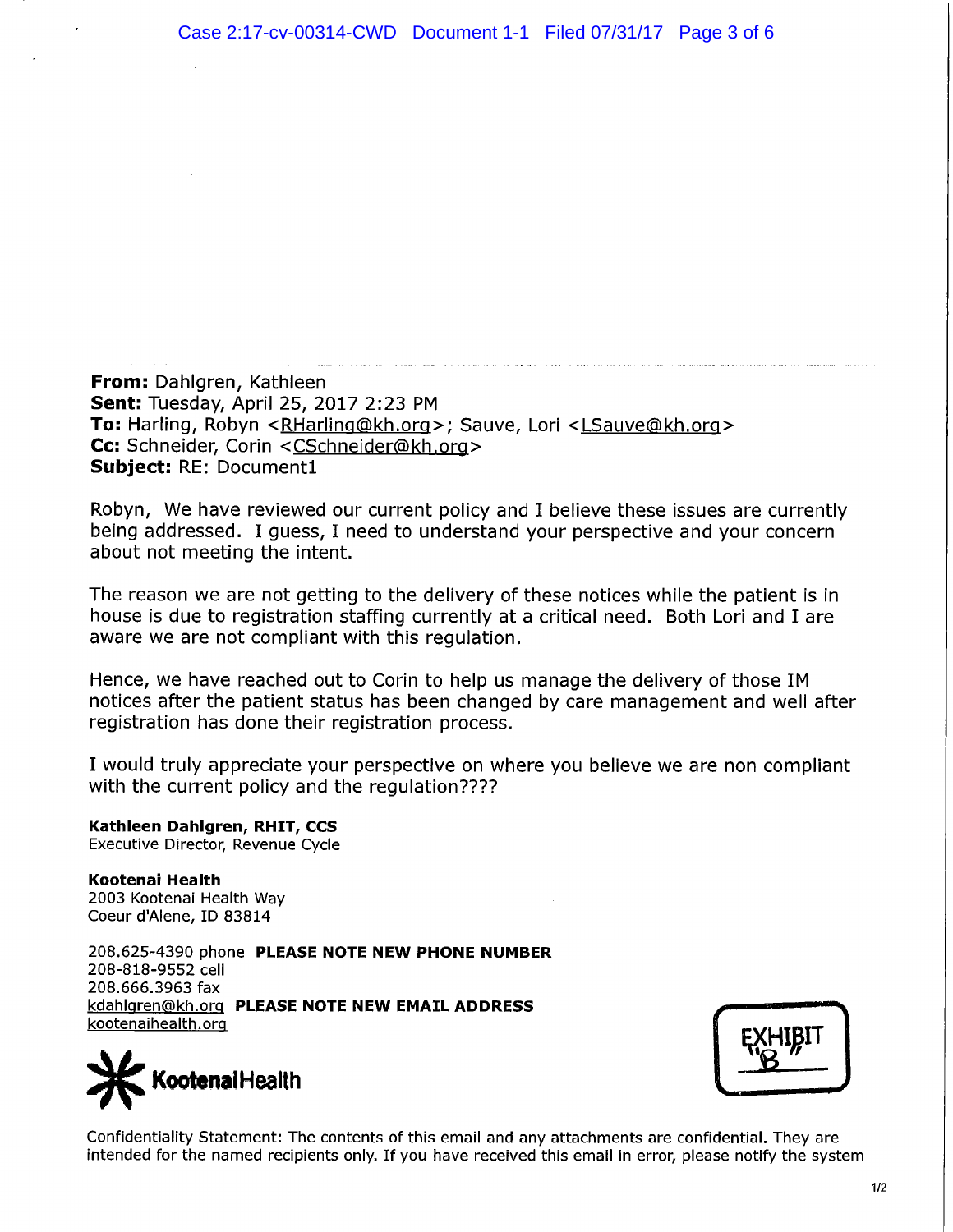#### 7/20/2017

### manager or the sender immediately and do not disclose or provide copies of the contents to anyone.

From: Harling, Robyn Sent: Tuesday, April 25, 2017 9:13 AM To: Sauve, Lori Cc: Schneider, Corin; Dahlgren, Kathleen Subject: Document1

#### Lori,

I copied and pasted the CMS requirements for the IMM. The link is at the bottom of this page for you to access it in its entirety. I think we need to really look at this and make sure we are meeting all the requirements of documentation for sending letters via certified mail as well as documentation of the required phone call. I have sent this to Kathleen and Corin as well and I believe it is being looked at for the policy revision.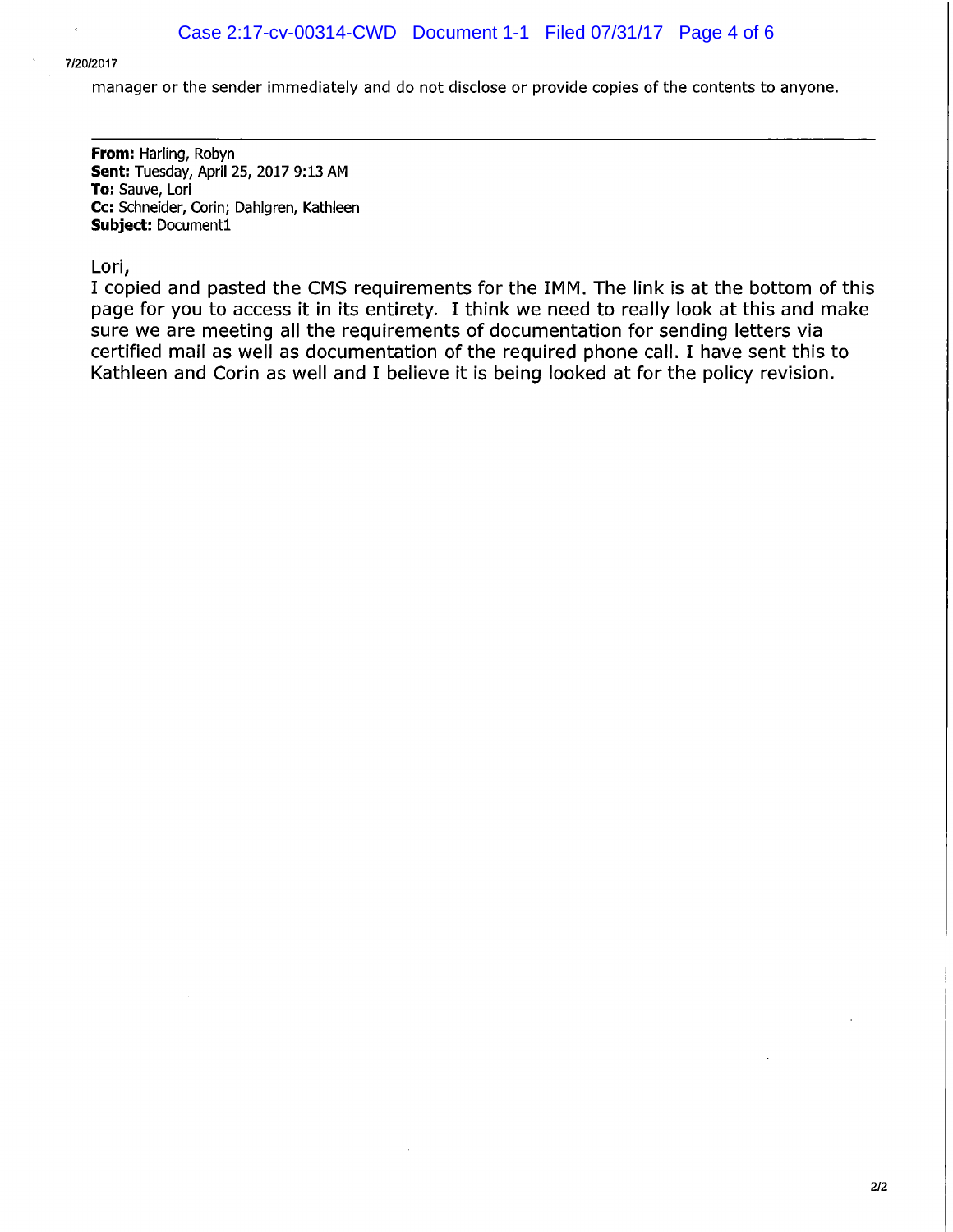From: Sent: To: Subject: Simon, Joan Tuesday, October 27, 2015 11:02 AM Garrett, Robbie RE: Handcuff use

Robbie,

I am concerned with this messaging...it sends a double message. Security are not deputies. They are hospital employees. We are in some dicey water here.... I think we need to discuss all in the same room.

Joan

Wash your hands & ask your friends to do the same.... The power is in your hands!

**Joan Simon Chief Nursing Officer** 

208.755.3651 mobile 208.625.4002 phone 208.625.4012 fax jsimon@kh.org www.kh.org



From: Garrett, Robbie Sent: Monday, October 26, 2015 9:20 PM To: Simon, Joan Subject: Fwd: Handcuff use

Hi Joan,

Do you think this will be strong enough wording to prevent them from using handcuffs on patients?

Sent from my iPhone

Begin forwarded message:

From: "Ewing, Jeff" <JEwing@kh.org> Date: October 26, 2015 at 5:53:03 PM PDT To: "Garrett, Robbie" <RGarrett@kh.org> Cc: "Evans, Jeremy" <JEvans@kh.org> **Subject: FW: Handcuff use**